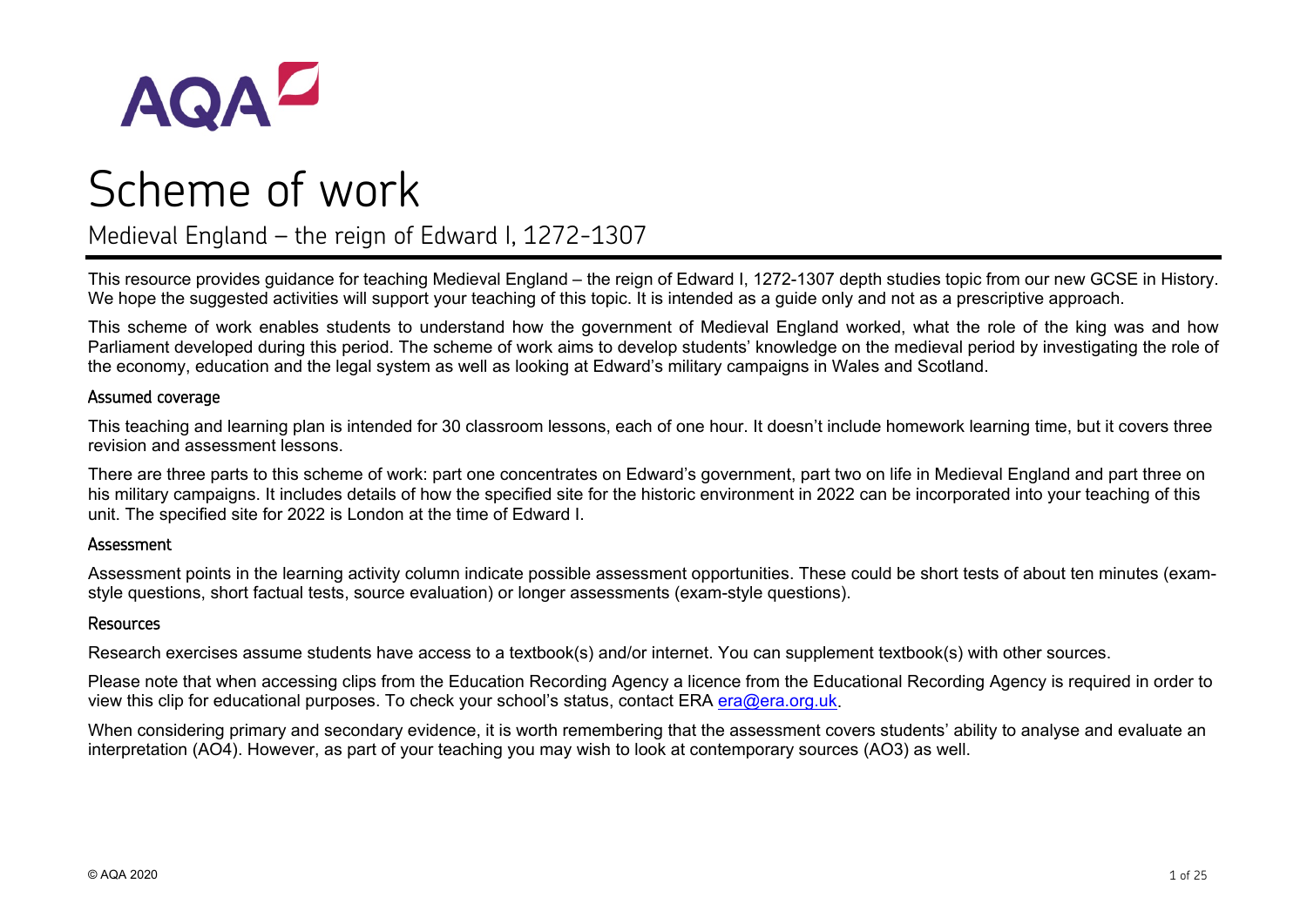# **Part one: Government, the rights of King and people**

## **Henry III's legacy**

| Lesson<br>number | <b>Specification content</b>                                                                             | <b>Guidance</b>                                                                                                                                                                                                                                         | <b>Learning activity</b>                                                                                                                                                                                                                                                                                                                                                                                                                                                                                                                                                                                    | <b>Resources</b>                                                                                                                                                                                                                                                                                                                                                                                                                                                                                                                                                    |
|------------------|----------------------------------------------------------------------------------------------------------|---------------------------------------------------------------------------------------------------------------------------------------------------------------------------------------------------------------------------------------------------------|-------------------------------------------------------------------------------------------------------------------------------------------------------------------------------------------------------------------------------------------------------------------------------------------------------------------------------------------------------------------------------------------------------------------------------------------------------------------------------------------------------------------------------------------------------------------------------------------------------------|---------------------------------------------------------------------------------------------------------------------------------------------------------------------------------------------------------------------------------------------------------------------------------------------------------------------------------------------------------------------------------------------------------------------------------------------------------------------------------------------------------------------------------------------------------------------|
|                  | the relationship between<br>$\bullet$<br>Edward I and his father,<br>Henry III<br>Henry III<br>$\bullet$ | This lesson seeks to chart the<br>changing relationship between<br>Henry III and Edward I.<br>Pen portraits should tease out the<br>differences between father and son<br>and that the nobility will have a very<br>different relationship with Edward. | Enquiry Question: What are the<br>similarities and differences<br>between Henry III and<br>Edward I?<br>Research and create a pen-<br>portrait of Henry III and<br>Edward I.<br>Make a timeline of the key<br>events of Edward's life until he<br>became king.<br><b>Either</b><br>Create a 'living graph' showing<br>the highs and lows of Henry and<br>Edward's relationship.<br>Or<br>Create a table showing the key<br>events of Edward's life until he<br>became king. Place the dates<br>and events in a centre column,<br>have Edward's reaction to them<br>on one side and Henry's on the<br>other. | Textbooks will have<br>information on both kings.<br>Information on Edward<br>(Longshanks):<br>Information on Henry:<br>Following program details<br>Edward's early life and<br>campaign against the Welsh.<br>A valuable resource for the<br>teacher to read about Edward<br>I is Marc Morris's "Edward -<br>A Great and Terrible King"<br>It provides a good<br>assessment of him and<br>covers his character and<br>wars very well.<br>Clip illuminates background<br>to Edward's father, Henry III<br>and Battle of Lewes 1264<br>and the Provisions of Oxford. |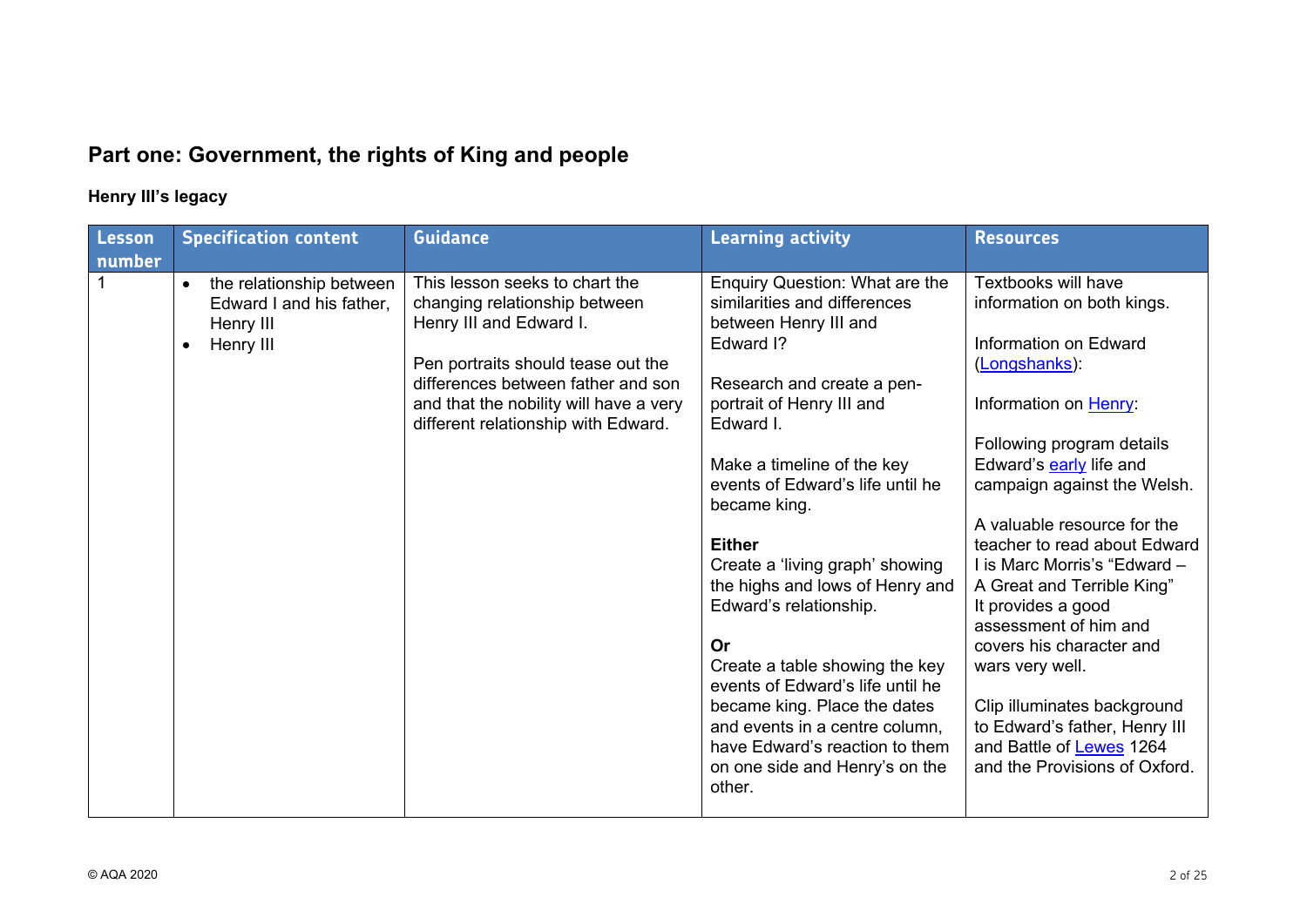| Lesson<br>number | <b>Specification content</b>                                                                  | <b>Guidance</b>                                                                                                                                                                                                                                                         | <b>Learning activity</b>                                                                                                                                                                                                                                                                                                                                                                                                    | <b>Resources</b>                                                                                                                                     |
|------------------|-----------------------------------------------------------------------------------------------|-------------------------------------------------------------------------------------------------------------------------------------------------------------------------------------------------------------------------------------------------------------------------|-----------------------------------------------------------------------------------------------------------------------------------------------------------------------------------------------------------------------------------------------------------------------------------------------------------------------------------------------------------------------------------------------------------------------------|------------------------------------------------------------------------------------------------------------------------------------------------------|
|                  |                                                                                               |                                                                                                                                                                                                                                                                         |                                                                                                                                                                                                                                                                                                                                                                                                                             | A revision short clip about<br>Lewes, and Simon de<br>Montfort.                                                                                      |
| $\overline{2}$   | The problems faced on<br>Edward I's accession                                                 | This lesson examines the key<br>problems Edward faced on<br>becoming king:<br>Wales<br>finances<br>nobles<br>Gascony                                                                                                                                                    | <b>Enquiry Question: What</b><br>problems did Edward face on<br>becoming king?<br>Create a table or diagram with<br>three columns/parts. In the first<br>column/part, describe the<br>situation in Wales and Gascony<br>and with the royal finances and<br>the nobles. In the second<br>explain why each was a<br>problem. In the third explain the<br>actions Edward took on<br>becoming king to alleviate the<br>problem. | <b>Textbook</b><br>Map of English possessions<br>needed showing England,<br>Wales, Ireland and Scotland<br>as well as France including<br>Gascony.   |
| 3                | Relations with the<br>$\bullet$<br>nobility<br>Edward I's character as<br>$\bullet$<br>a king | This lesson will help students assess<br>Edward's ability to manage the<br>nobility as well as establish criteria<br>with which to assess Edward's<br>character.<br>Key nobles include:<br>De Montfort<br><b>Richard of Cornwall</b><br>Peter of Savoy<br>The Lusignans | Enquiry Question: Who were the<br>important barons during<br>Edward's reign?<br>Revisit previous timelines and<br>living graphs and note down the<br>key nobles involved.<br>Use a map of England to show<br>where each of the key nobles<br>held land.                                                                                                                                                                     | <b>Textbook</b><br>Internet research<br>Map of England broken into<br>key nobles landholdings.<br>Access to information on<br>Edward and his nobles. |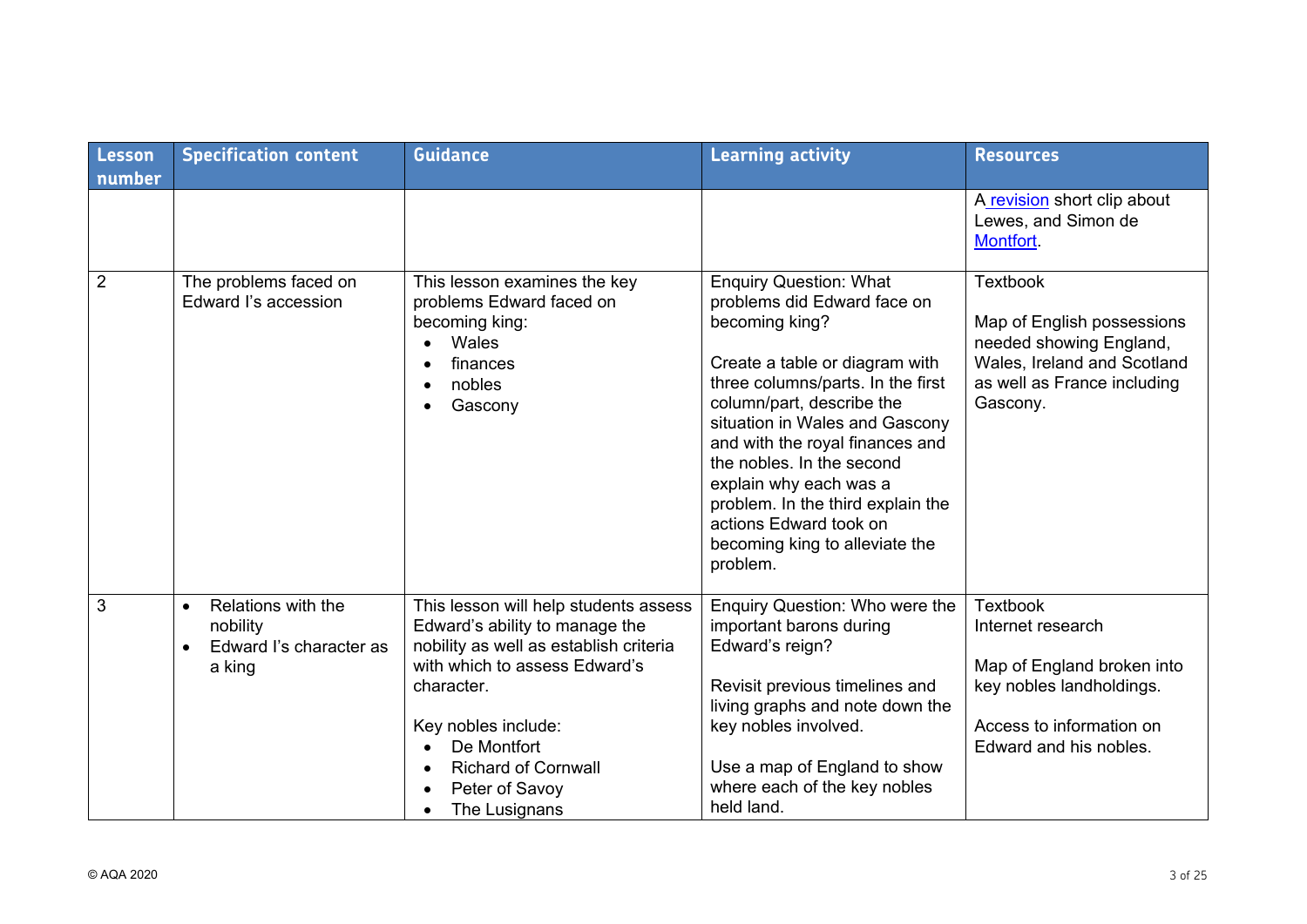| Lesson<br>number | <b>Specification content</b> | <b>Guidance</b>                                                                     | <b>Learning activity</b>                                                                                                                                                                                                                                                                                                                                                                                                                       | <b>Resources</b>                                                                                       |
|------------------|------------------------------|-------------------------------------------------------------------------------------|------------------------------------------------------------------------------------------------------------------------------------------------------------------------------------------------------------------------------------------------------------------------------------------------------------------------------------------------------------------------------------------------------------------------------------------------|--------------------------------------------------------------------------------------------------------|
|                  |                              | Gilbert de Clare<br><b>Roger Mortimer</b><br>Humphrey de Bohun<br><b>Bigod</b><br>٠ | Identify who was in Edward's<br>entourage.<br>Begin a set of pen portraits on<br>key personalities. Establish<br>common criteria for this.<br>Research a copy of Edward's<br>coronation oath and look at what<br>he promised to do. What were<br>his key aims concerning land<br>and rights? What were Edward's<br>expectations regarding his<br>relationship with the nobles?<br>How does this correspond with<br>your earlier pen portraits? | Background key term<br>Feudalism clip, stress on<br>relations, obligations and on<br>end of feudalism. |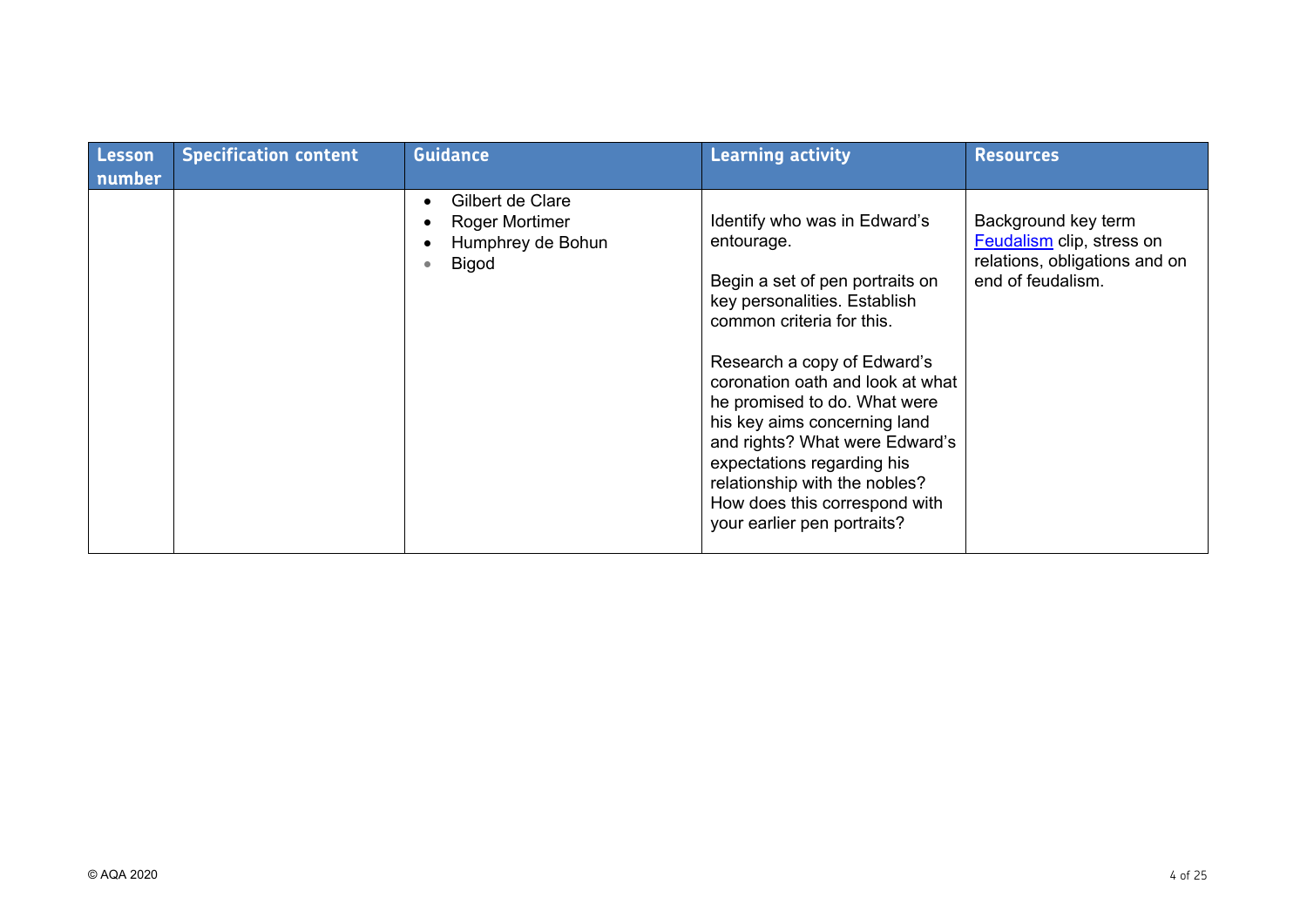| <b>Lesson</b><br>number | <b>Specification content</b>                                                                                                                                         | <b>Guidance</b>                                                                                                                                                                                                                                                                                                                                                                                                                                                                                                                                                                | <b>Learning activity</b>                                                                                                                                                                                                                                                                                                                                                                                                                                                                                                                                                                                                                                                                                                       | <b>Resources</b>                                                                                                                                                                                                                                                                                                                                                                                                                                        |
|-------------------------|----------------------------------------------------------------------------------------------------------------------------------------------------------------------|--------------------------------------------------------------------------------------------------------------------------------------------------------------------------------------------------------------------------------------------------------------------------------------------------------------------------------------------------------------------------------------------------------------------------------------------------------------------------------------------------------------------------------------------------------------------------------|--------------------------------------------------------------------------------------------------------------------------------------------------------------------------------------------------------------------------------------------------------------------------------------------------------------------------------------------------------------------------------------------------------------------------------------------------------------------------------------------------------------------------------------------------------------------------------------------------------------------------------------------------------------------------------------------------------------------------------|---------------------------------------------------------------------------------------------------------------------------------------------------------------------------------------------------------------------------------------------------------------------------------------------------------------------------------------------------------------------------------------------------------------------------------------------------------|
| 4                       | <b>The Hundred Rolls</b><br>$\bullet$<br><b>Robert Burnell</b><br>$\bullet$<br><b>Statutes of Westminster</b><br>and Mortmain<br>Quo Warranto Inquiries<br>$\bullet$ | This lesson (with lesson 5) will<br>introduce students to how England<br>was governed. By adding specific<br>detail about Edward's reign, students<br>should be able to contrast the<br>Hundred Rolls with the Domesday<br>Book.<br>Identify what the statutes and Quo<br>Warranto were and encourage<br>students to keep a record of these<br>and others they study.<br>Relate Quo Warranto to Edward's<br>coronation pledge to reclaim lands in<br>order to show students how Edward<br>intended to keep to his oath and<br>rectify the situation his father left him<br>in. | <b>Enquiry Question: How did</b><br><b>Medieval Government work?</b><br>Administration and the law -<br>Students produce a<br>diagrammatic representation of<br>how the law worked, starting<br>with Edward at the top and<br>including the nobles as well as<br>positions like constables and<br>sheriffs.<br>Students will answer the<br>question, 'Why did Edward<br>introduce the Hundred Rolls?'<br>Create a table and note down<br>similarities and differences with<br>the Domesday Book.<br>Download an extract from the<br>Hundred Rolls and examine it as<br>a source.<br>Students construct a table<br>showing the reasons for these<br>statutes, what they hope to<br>achieve and their success (or<br>otherwise). | <b>Textbook</b><br>Blank diagram to show key<br>features of the governmental<br>system.<br>Medieval Government*:<br>(*note that lessons 18 and<br>19 specifically focus on the<br>legal system).<br>Search the <b>Hundred</b> Rolls<br>here.<br><b>AQA Historic Environment</b><br>Resource Pack 2022, for<br>London at the time of Edward<br>I: Resource O.<br><b>AQA Historic Environment</b><br>Resource Pack 2021, for<br>Acton Burnell: Resource K |

## **Development of government, rights and justice**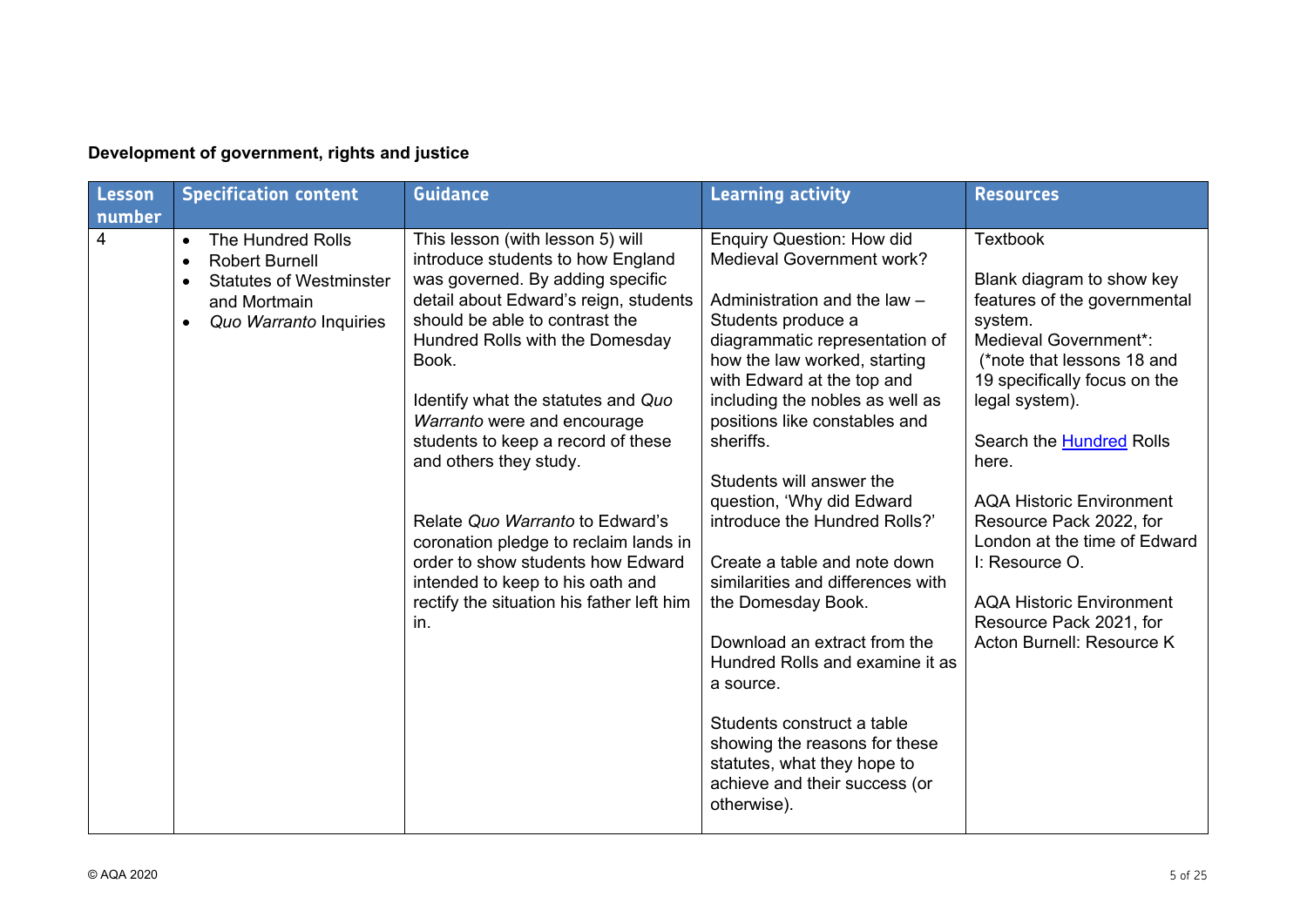| Lesson<br>number | <b>Specification content</b>                   | <b>Guidance</b>                                                                                                                                                                                            | <b>Learning activity</b>                                                                                                                                                                                                                   | <b>Resources</b>                                                                                                                                                                       |
|------------------|------------------------------------------------|------------------------------------------------------------------------------------------------------------------------------------------------------------------------------------------------------------|--------------------------------------------------------------------------------------------------------------------------------------------------------------------------------------------------------------------------------------------|----------------------------------------------------------------------------------------------------------------------------------------------------------------------------------------|
|                  |                                                |                                                                                                                                                                                                            | Include as many statutes as<br>possible and add to the table as<br>a work in progress. (Lessons 14<br>and 15, 18 and 19).<br>Class discussion about why the<br>land mattered so much in this<br>period.                                    |                                                                                                                                                                                        |
| 5                | <b>Robert Burnell</b>                          | This lesson will consider the (i) role<br>of Chancellor and (ii) the attributes of<br>Robert Burnell which made him so<br>important. Consider his background,<br>motivation, methods, and<br>achievements. | <b>Enquiry Question: Why was</b><br>Robert Burnell important in King<br>Edward's government?<br>Create a spider diagram<br>showing the life and career of<br>Robert Burnell.                                                               | <b>AQA Historic Environment</b><br>Resource Pack 2021, for the<br><b>Acton Burnell:</b><br>Video tour <b>Acton Burnell</b><br><b>Castle</b>                                            |
| 6 and 7          | Parliaments and the Model<br>Parliament (1295) | This lesson will highlight the first<br>steps to creating a parliament and<br>how and why Edward used them.                                                                                                | Timeline a history of parliament<br>reaching Edward's reign.<br>Create a table to identify:<br>Who came?<br>How often?<br>Why? Examples.<br>Who benefited?<br>Debate $-$ is it right to call the<br>1295 Parliament a model<br>parliament? | <b>AQA Historic Environment</b><br>Resource Pack 2021, for the<br><b>Acton Burnell:</b><br>History of <b>Parliament:</b><br>Text book<br>The First Parliament in 'Ruler<br>and Ruled'. |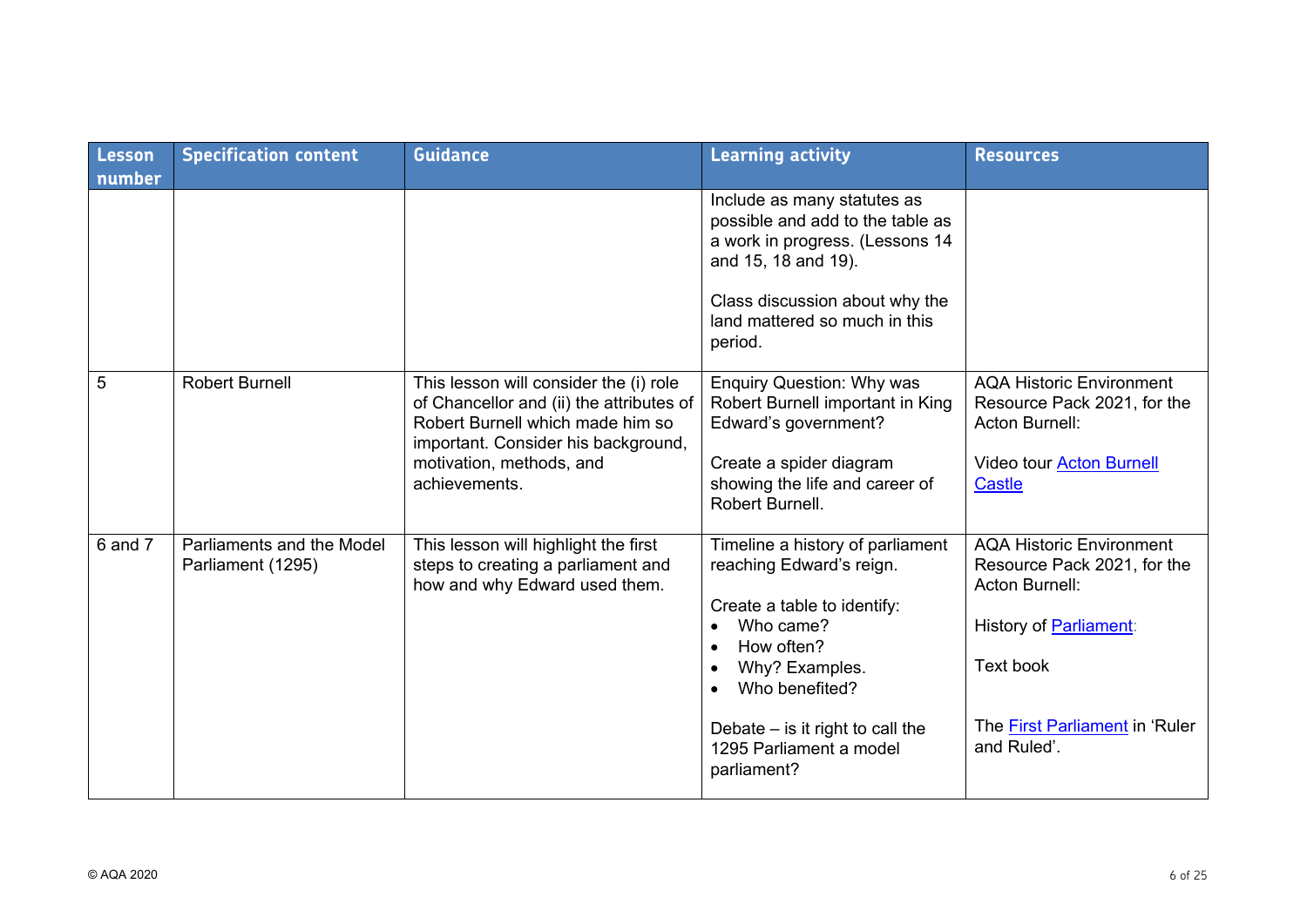| Lesson<br>number | <b>Specification content</b>         | <b>Guidance</b>                                                                                                                                                                                                                            | <b>Learning activity</b>                                                                                                                                    | <b>Resources</b> |
|------------------|--------------------------------------|--------------------------------------------------------------------------------------------------------------------------------------------------------------------------------------------------------------------------------------------|-------------------------------------------------------------------------------------------------------------------------------------------------------------|------------------|
| 8                | Review and assessment of<br>Part One | This is an opportunity to assess your<br>students understanding of Part One<br>and to develop their exam<br>techniques.<br>You may wish to give your students<br>guidance on how to answer historical<br>questions like the one presented. | Students might consider the<br>following question, 'Explain how<br>the relationship between the<br>king and his nobles changed<br>during Edward I's reign.' |                  |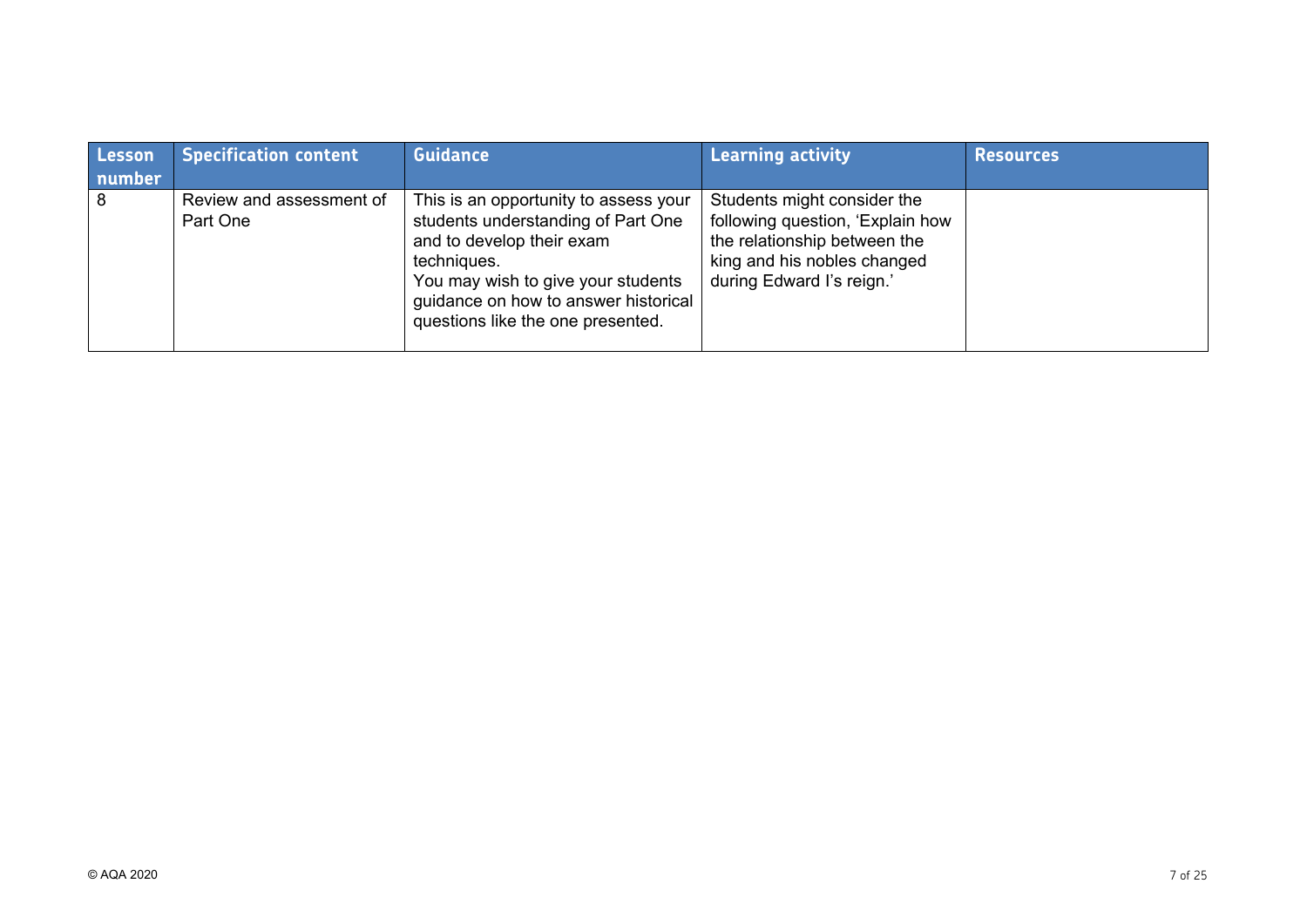# **Part Two: Life in Medieval England**

## **Trade towns and villages**

| Lesson<br>number | <b>Specification content</b>            | <b>Guidance</b>                                                                                                                                                                                                                                                                                                                                                                                                                                                                                                                                                                            | <b>Learning activity</b>                                                                                                                                                                                                                                                                                                                                                                                                                        | <b>Resources</b>                                                                                                                                                                                           |
|------------------|-----------------------------------------|--------------------------------------------------------------------------------------------------------------------------------------------------------------------------------------------------------------------------------------------------------------------------------------------------------------------------------------------------------------------------------------------------------------------------------------------------------------------------------------------------------------------------------------------------------------------------------------------|-------------------------------------------------------------------------------------------------------------------------------------------------------------------------------------------------------------------------------------------------------------------------------------------------------------------------------------------------------------------------------------------------------------------------------------------------|------------------------------------------------------------------------------------------------------------------------------------------------------------------------------------------------------------|
| 9                | Agriculture and the wool<br>trade       | This lesson will introduce basic<br>medieval day-to-day life to students.<br>It will also highlight certain industries<br>and their location whilst lesson 10<br>will focus on the wool trade.<br>Students should be encouraged to<br>use terms like 'Charters', 'Guilds',<br>'Sanitation', 'Crime', 'Trade', 'crafts',<br>'Bastides', when writing about the<br>towns. They should also note<br>locations and what official positions<br>were held.<br>Students should be able to identify<br>where the centres of certain<br>industries were and how much<br>revenue was gained by them. | Who's who in the medieval<br>village/town?<br>Assign half the class to the<br>'village' and half to the 'town'.<br>Students then research the<br>typical roles in their generic<br>location and create a table to<br>include:<br>job<br>wealth<br>work/skill<br>responsible to<br>Allow 'villagers' and 'townies'<br>time to share their information<br>before being used as envoys to<br>teach to and gather knowledge<br>from other students. | <b>Textbook</b><br>Life in <b>Medieval England</b><br>Internet references for<br><b>Medieval England for</b><br><b>Or</b><br>Life in a medieval town<br>Medieval Manor at Stokesay<br>in 'Changing Times'. |
| 10               | Royal Finance and taxation,<br>wool tax | This lesson will develop students'<br>ideas about finances and the<br>importance of the wool trade.<br>Use information from the previous<br>lesson to show how Edward 'earned'                                                                                                                                                                                                                                                                                                                                                                                                             | Enquiry question: Why was the<br>wool trade so important in<br>medieval England?<br>Create a diagram to show the<br>life-cycle of the wool trade from<br>sheep to cloth.                                                                                                                                                                                                                                                                        | <b>Textbook</b><br>History of the <b>wool</b> trade:<br>Map of places involved in the<br>wool trade needed                                                                                                 |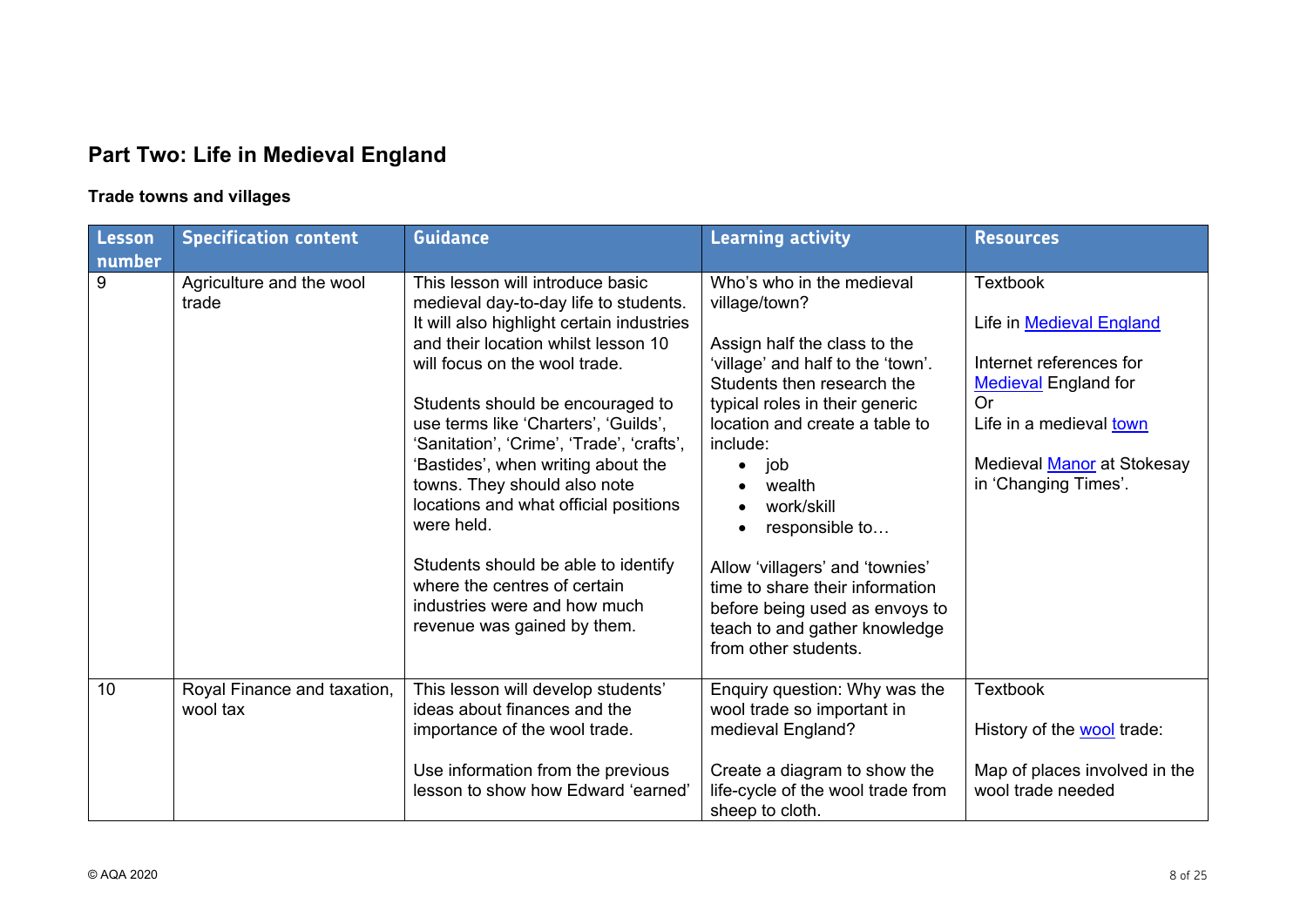| Lesson | <b>Specification content</b>            | <b>Guidance</b>                                                                                                                                   | <b>Learning activity</b>                                                                                                                                                          | <b>Resources</b>                                                                                                                                   |
|--------|-----------------------------------------|---------------------------------------------------------------------------------------------------------------------------------------------------|-----------------------------------------------------------------------------------------------------------------------------------------------------------------------------------|----------------------------------------------------------------------------------------------------------------------------------------------------|
| number |                                         |                                                                                                                                                   |                                                                                                                                                                                   |                                                                                                                                                    |
|        |                                         | an income and how much he could<br>expect per year.                                                                                               | Use a map of England and<br>Flanders to show where the<br>various aspects of the wool                                                                                             | (Yorkshire, East Anglia and<br>Flanders at least).                                                                                                 |
|        |                                         | Use Laurence of Ludlow to illustrate<br>how individuals could benefit from<br>the wool trade.                                                     | traded occurred.<br>Plot in a table how much                                                                                                                                      | Selected aspects of the AQA<br><b>Stokesay Castle Resource</b><br>Pack.                                                                            |
|        |                                         |                                                                                                                                                   | revenue different industries                                                                                                                                                      |                                                                                                                                                    |
|        |                                         | Hull could be used as an example<br>when talking about customs and                                                                                | made (include wool).                                                                                                                                                              | Video tours <b>Stokesay Castle</b>                                                                                                                 |
|        |                                         | coinage.                                                                                                                                          | Create a timeline of the life of<br>Laurence of Ludlow. (See next                                                                                                                 | Laurence of Ludlow:                                                                                                                                |
|        |                                         | Explain parliament's role in agreeing                                                                                                             | lesson and have students ready                                                                                                                                                    |                                                                                                                                                    |
|        |                                         | to taxes and Edward's reasons for                                                                                                                 | to add two more columns to                                                                                                                                                        |                                                                                                                                                    |
|        |                                         | imposing a wool tax.                                                                                                                              | this).                                                                                                                                                                            |                                                                                                                                                    |
|        |                                         |                                                                                                                                                   | Answer the question: Assess<br>the importance of the wool trade<br>to medieval England.                                                                                           |                                                                                                                                                    |
| 11     | Royal Finance and taxation,<br>wool tax | This lesson will identify the reasons<br>why London was important to<br>Edward and begin to recognise the<br>changes made to it during his reign. | Provide the students with a<br>worksheet that has statements<br>about London during the reign of<br>Edward I. Students find<br>evidence for statements from<br>the Resource Pack. | <b>AQA Historic Environment</b><br>Resource Pack 2022, for<br>London at the time of Edward<br>I: Background information<br>and resources $A - M$ . |
|        |                                         |                                                                                                                                                   | Or students may make a                                                                                                                                                            | A school-generated<br>worksheet that has                                                                                                           |
|        |                                         |                                                                                                                                                   | diagram to identify the political,                                                                                                                                                | statements about London for                                                                                                                        |
|        |                                         |                                                                                                                                                   | economic, strategic importance<br>of London and annotate                                                                                                                          | students to use.                                                                                                                                   |
|        |                                         |                                                                                                                                                   | thumbnail images from the                                                                                                                                                         | Base diagram sheet.                                                                                                                                |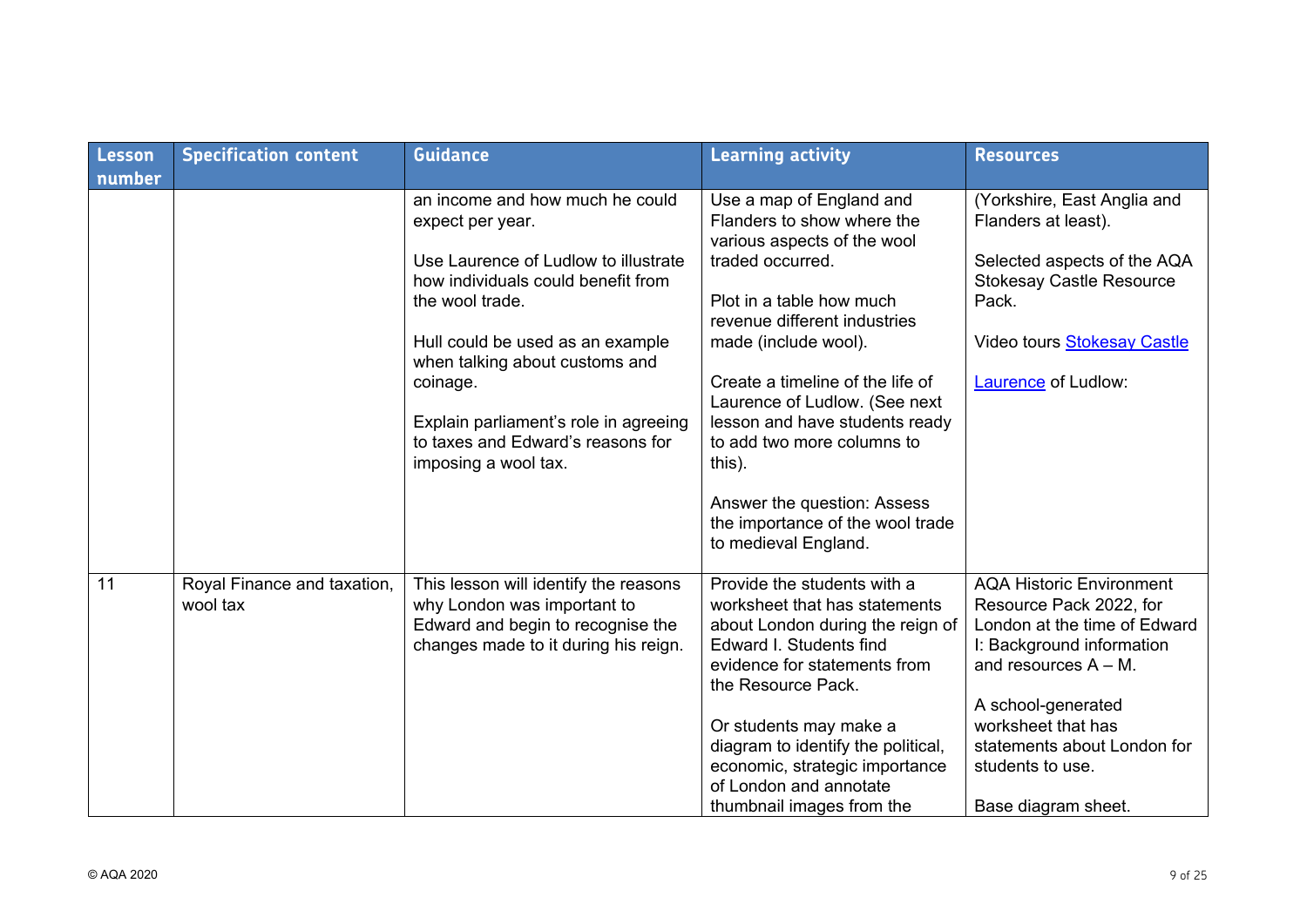| Lesson<br>number | <b>Specification content</b>                                                                        | <b>Guidance</b>                                                                                                                                                                                                                                                                                                                                           | <b>Learning activity</b>                                                                                                                                                                                                                                                                                                                                                                                  | <b>Resources</b>                                                                                                                                                                                         |
|------------------|-----------------------------------------------------------------------------------------------------|-----------------------------------------------------------------------------------------------------------------------------------------------------------------------------------------------------------------------------------------------------------------------------------------------------------------------------------------------------------|-----------------------------------------------------------------------------------------------------------------------------------------------------------------------------------------------------------------------------------------------------------------------------------------------------------------------------------------------------------------------------------------------------------|----------------------------------------------------------------------------------------------------------------------------------------------------------------------------------------------------------|
|                  |                                                                                                     |                                                                                                                                                                                                                                                                                                                                                           | resource pack to explain the<br>importance of London at this<br>time.                                                                                                                                                                                                                                                                                                                                     | Map of <b>Medieval London</b><br>The buildings of <b>London</b><br>Bridge have a talk.<br>(Resource H).                                                                                                  |
| 12 and<br>13     | Royal Finance and taxation,<br>wool tax                                                             | These two lessons allow your<br>students to consider the reasons for<br>Edward assuming responsibility for<br>the government of London and the<br>changes that he made during that<br>time.<br>In class discussion (a) identify 4 or 5<br>reasons why Edward took control of<br>London in 1285 (b) identify how<br>London changed between 1285 -<br>1297. | Students annotate a map of<br>Europe to show the location and<br>origin of imports and exports at<br>this time $(N)$ .<br>Read resource O and highlight<br>reasons for Edward's<br>dissatisfaction with the<br>government of London (O).<br>Students collaborate to write in<br>a pair, an 85-second talk<br>entitled, 'London under Edward<br>l' (which may be read in class<br>(with or without notes). | <b>AQA Historic Environment</b><br>Resource Pack 2022, for<br>London at the time of Edward<br>I: Resource N and O.<br>Base map of Europe<br>Guidance sheet on the<br>method for writing a short<br>talk. |
| 14               | <b>Statute of Merchants</b><br>$\bullet$<br>Italian bankers<br>$\bullet$<br>Re-coinage<br>$\bullet$ | This lesson will develop students'<br>understanding of the role of the<br>Italian bankers in particular the<br>Riccardi from Lucca, in the role of<br>Edward's finances.<br>Explore the reasons for Edward's re-<br>coinage                                                                                                                               | <b>Enquiry Question: How did</b><br>Edward fund his government?<br>Add information about Statute of<br>Merchants to table from lesson<br>4.                                                                                                                                                                                                                                                               | Textbooks and research<br><b>AQA Historic Environment</b><br>Resource Pack 2022, for<br>London at the time of Edward<br>I: Resource N.<br>Map from lessons 12 and 13                                     |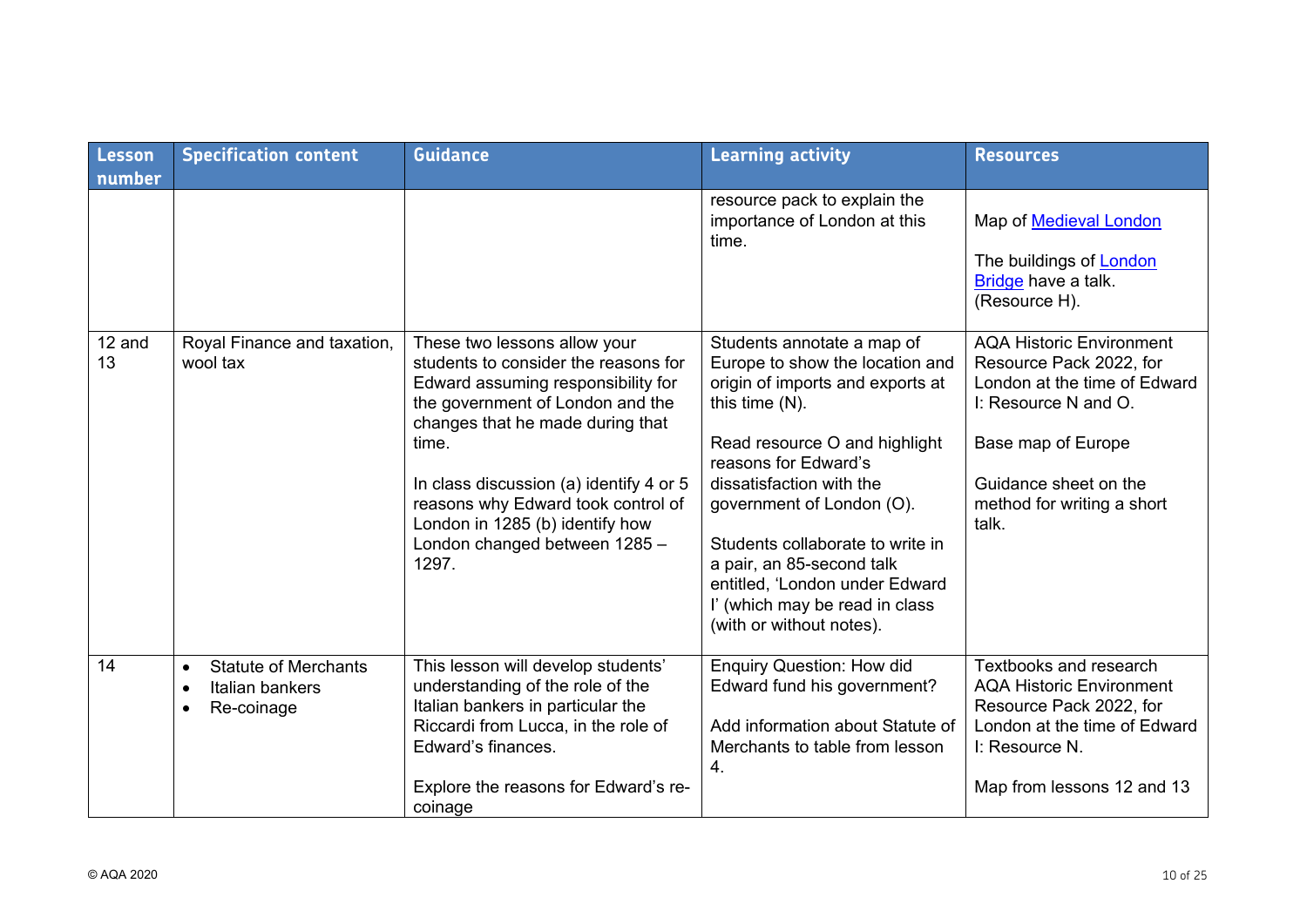| Lesson<br>number | <b>Specification content</b>     | <b>Guidance</b>                                                                                    | <b>Learning activity</b>                                                                                                                                                                                                                                                                                                                            | <b>Resources</b>                                                    |
|------------------|----------------------------------|----------------------------------------------------------------------------------------------------|-----------------------------------------------------------------------------------------------------------------------------------------------------------------------------------------------------------------------------------------------------------------------------------------------------------------------------------------------------|---------------------------------------------------------------------|
|                  |                                  | London or Hull could be used as an<br>example when talking about customs<br>and coinage.           | Create a mind-map showing<br>how Edward received his<br>income. Include taxation, debts,<br>rents and more.                                                                                                                                                                                                                                         | Useful article for teachers on<br>the Riccardi and Edward:<br>Lucca |
|                  |                                  |                                                                                                    | Make a list of who was in debt to<br>Edward and how he went about<br>recovering these debts.<br>Write a brief history of the<br>Riccardi from Lucca and the                                                                                                                                                                                         | Edward's Italian bankers and<br>the Credit crunch:<br>Re-coinage:   |
|                  |                                  |                                                                                                    | Frescobaldi from Florence.<br>Create a table to record<br>information on the two banking<br>families, setting out with the<br>following headings:<br>place of origin<br>wealth<br>$\bullet$<br>modus operandi<br>relationship with Edward<br>outcome<br>$\bullet$<br>Conclude this section with the<br>question 'what happened to the<br>Riccardi?' | Edward's re-coinage                                                 |
|                  |                                  |                                                                                                    | Create a flow-chart showing the<br>reasons for re-coinage.                                                                                                                                                                                                                                                                                          |                                                                     |
| 15               | Expulsion of the Jews in<br>1290 | This lesson will identify and assess<br>the reasons Edward expelled Jewish<br>people from England. | <b>Enquiry Question: Why did</b><br>Edward I force Jewish people to<br>leave England?                                                                                                                                                                                                                                                               | <b>Textbook</b>                                                     |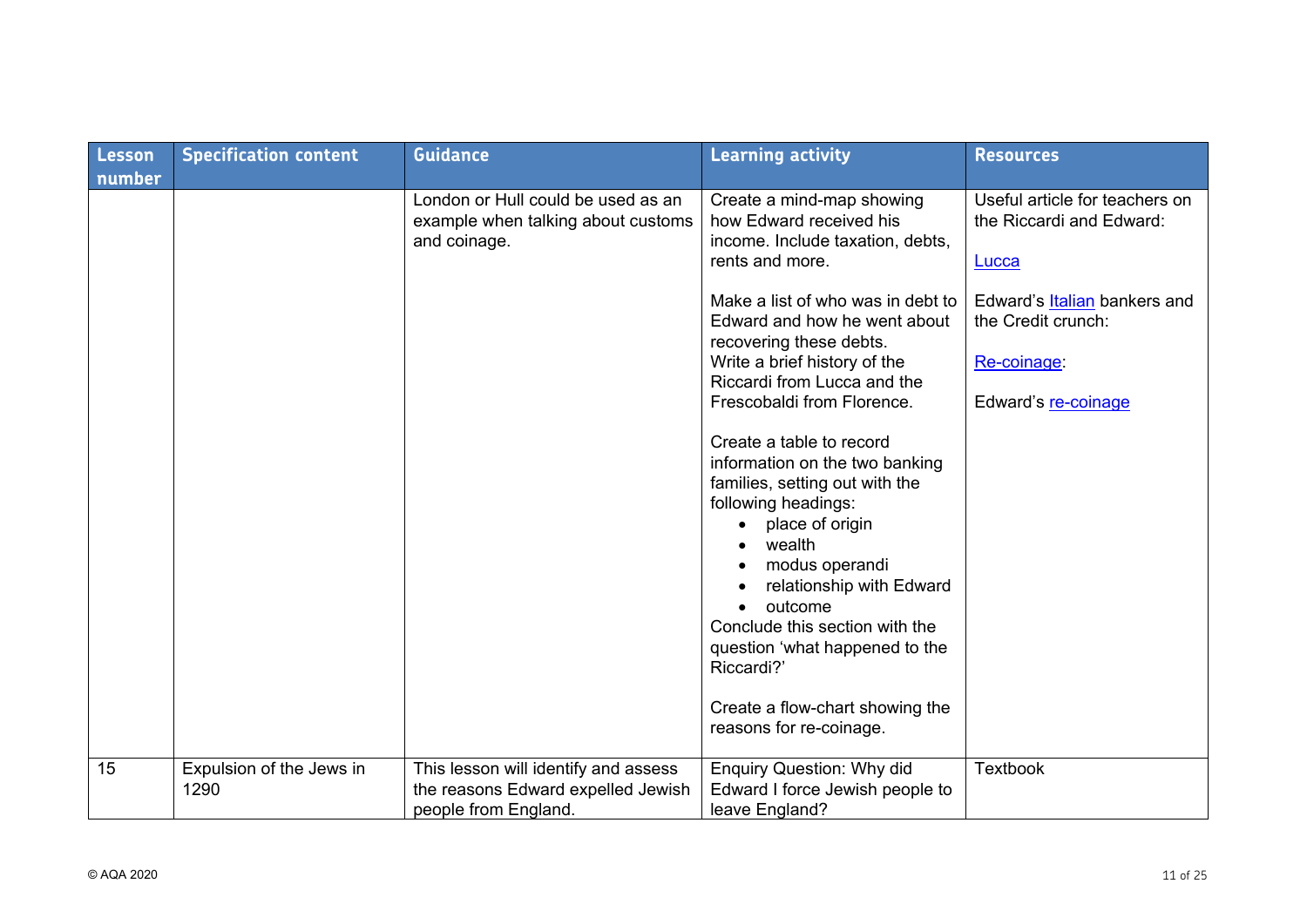| Lesson | <b>Specification content</b> | <b>Guidance</b>                                                                                                                                                                                              | <b>Learning activity</b>                                                                                                                                                                                                                                    | <b>Resources</b> |
|--------|------------------------------|--------------------------------------------------------------------------------------------------------------------------------------------------------------------------------------------------------------|-------------------------------------------------------------------------------------------------------------------------------------------------------------------------------------------------------------------------------------------------------------|------------------|
| number |                              |                                                                                                                                                                                                              |                                                                                                                                                                                                                                                             |                  |
|        |                              | Establish role and number of Jewish<br>people in England c.1290 and the<br>relationship Edward had with them.<br>(Remember that the king could tax<br>them at will.)<br>Re-visit the issue of re-coinage and | Students consider the nature of<br>the relationship between<br>Edward and the Jewish<br>community living in England<br>through role-play.<br>Construct a diagram showing                                                                                    |                  |
|        |                              | the impact this had on his action to<br>expel Jewish people from England.                                                                                                                                    | the steps to the expulsion of the<br>Jews. Include these key dates:<br>1275 Statute of Jewry<br>1279 executions (300)<br>1280 persuaded to<br>convert<br>1290 expulsion,<br>appropriated their loans<br>and gave Edward<br>political negotiating<br>rights. |                  |
|        |                              |                                                                                                                                                                                                              | Students draw conclusions on<br>the reasons for Edward's<br>expulsion of the Jews.                                                                                                                                                                          |                  |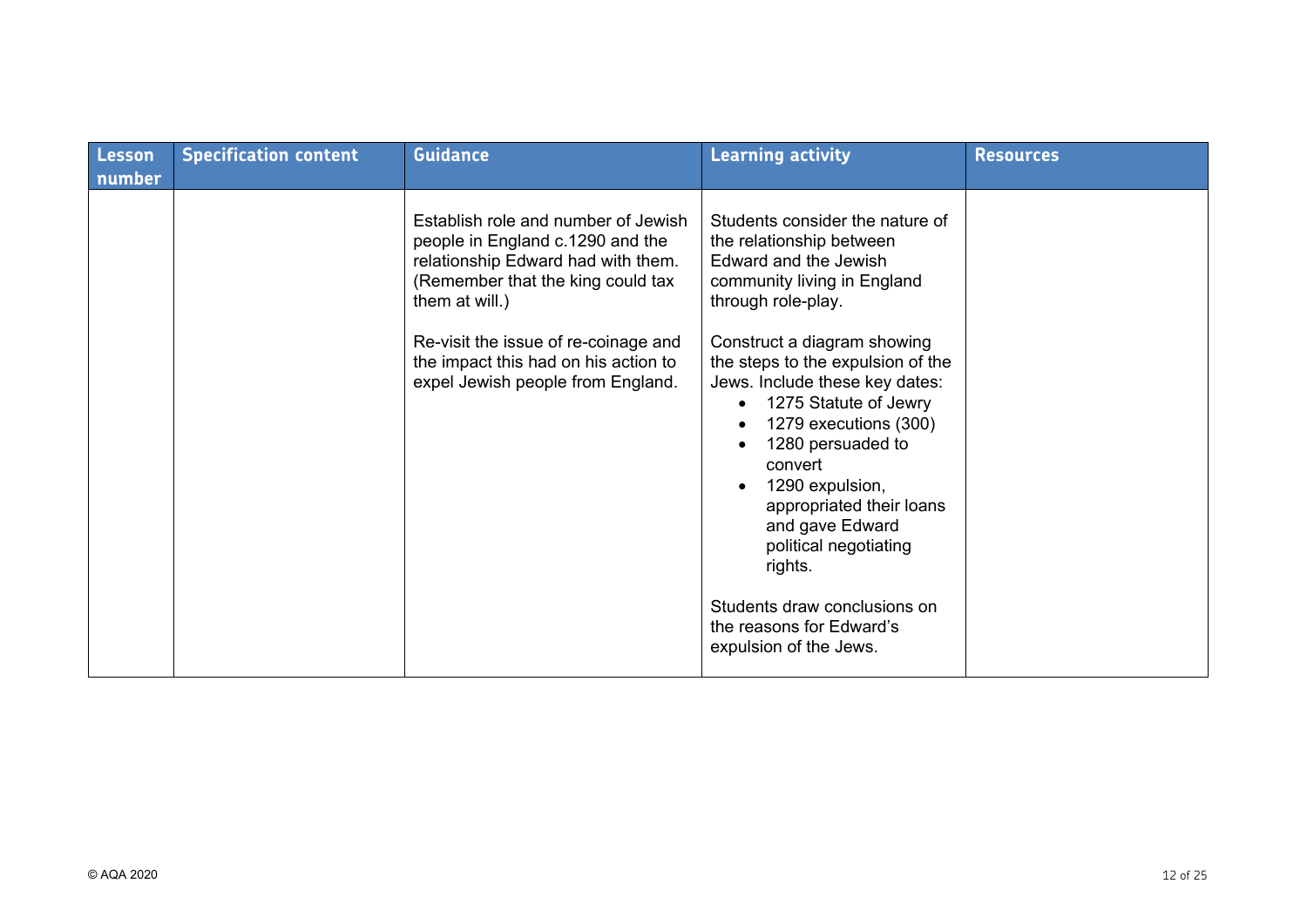#### **Education and learning**

| Lesson<br>number | <b>Specification content</b>                                         | <b>Guidance</b>                                                                                                                                                                                                                                                                                                                     | <b>Learning activity</b>                                                                                                                                                                                                                                                                                                                                                                  | <b>Resources</b>                                                                                     |
|------------------|----------------------------------------------------------------------|-------------------------------------------------------------------------------------------------------------------------------------------------------------------------------------------------------------------------------------------------------------------------------------------------------------------------------------|-------------------------------------------------------------------------------------------------------------------------------------------------------------------------------------------------------------------------------------------------------------------------------------------------------------------------------------------------------------------------------------------|------------------------------------------------------------------------------------------------------|
| 16               | The Medieval Church<br>$\bullet$<br><b>Universities</b><br>$\bullet$ | This lesson will show how Edward<br>used the Church and scholars to<br>support and legitimise his campaign<br>against Wales and Scotland as well<br>as how he used them to support his<br>claims to land and his rights.                                                                                                            | <b>Enquiry Question: What</b><br>relationship did Edward have<br>with the church?<br>Construct a mind-map to show<br>the role of the Church in                                                                                                                                                                                                                                            | <b>Textbook</b><br>Medieval Church timeline:                                                         |
|                  |                                                                      | Focus on the disagreements with<br>Archbishop Peckham (plurality) and<br>Archbishop Winchelsea (taxing the<br>church).<br>Students should be able to<br>understand the role of universities,<br>why they were endowed and how<br>Edward and the nobles used these<br>universities to legitimise claims to<br>certain areas of land. | England. Concentrate on its<br>roles as a land-owner, law-giver,<br>a financial institution, and the<br>relationship with the pope.<br>Complete worksheets based on<br>textbook information.<br>Students work in pairs to<br>challenge the teacher as<br>Edward over his role in their<br>disagreements. Students and<br>teacher perform a three-way hot<br>seat debate changing students | Work sheets on the lives,<br>character and achievements<br>of Archbishops Peckham and<br>Winchelsea. |
|                  |                                                                      |                                                                                                                                                                                                                                                                                                                                     | regularly.<br><b>Enquiry Question: How did</b><br>Edward develop and use the<br>universities?<br>Around a separate picture of<br>each of the three universities<br>answer the questions:                                                                                                                                                                                                  |                                                                                                      |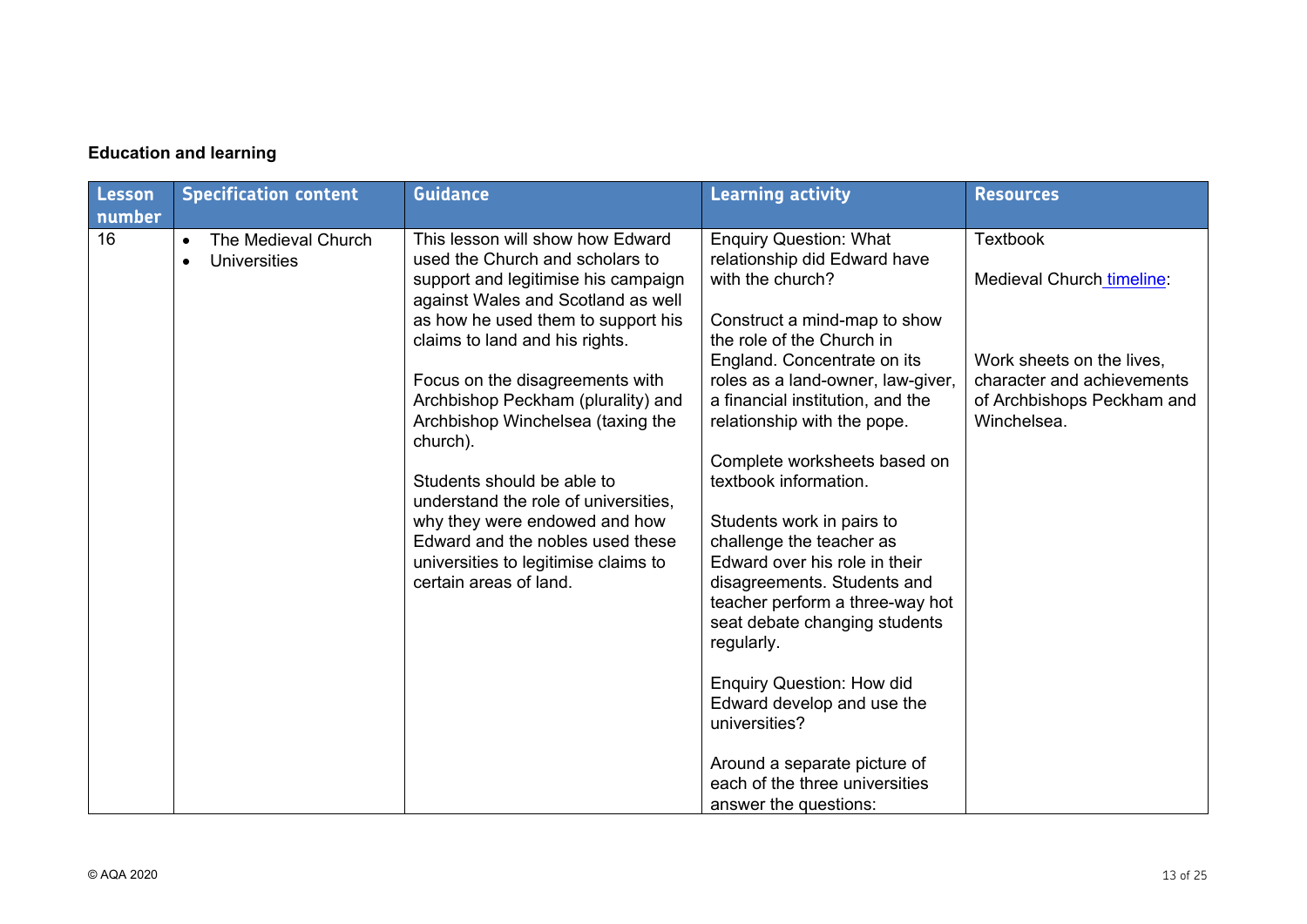| Lesson<br>number | <b>Specification content</b>   | <b>Guidance</b>                                                                                             | <b>Learning activity</b>                                                                                                                                                      | <b>Resources</b>                |
|------------------|--------------------------------|-------------------------------------------------------------------------------------------------------------|-------------------------------------------------------------------------------------------------------------------------------------------------------------------------------|---------------------------------|
|                  |                                |                                                                                                             | What was the<br>university's specialism?<br>Who endowed them?<br>How did Edward use<br>them?                                                                                  |                                 |
| 17               | Roger Bacon and Duns<br>Scotus | This lesson will introduce students to<br>the achievements of Bacon and<br>Duns as well as the Franciscans. | Enquiry Question: Why were the<br>ideas of Dun Scotus and Roger<br>Bacon important?<br>Conduct a study into the life of                                                       | <b>Textbook</b><br>Roger Bacon: |
|                  |                                |                                                                                                             | Roger Bacon and John Duns<br>(Duns Scotus), draw out<br>similarities and differences.<br>Conclude by arguing which of<br>the two men should be<br>commemorated with a statue. | Duns Scotus:                    |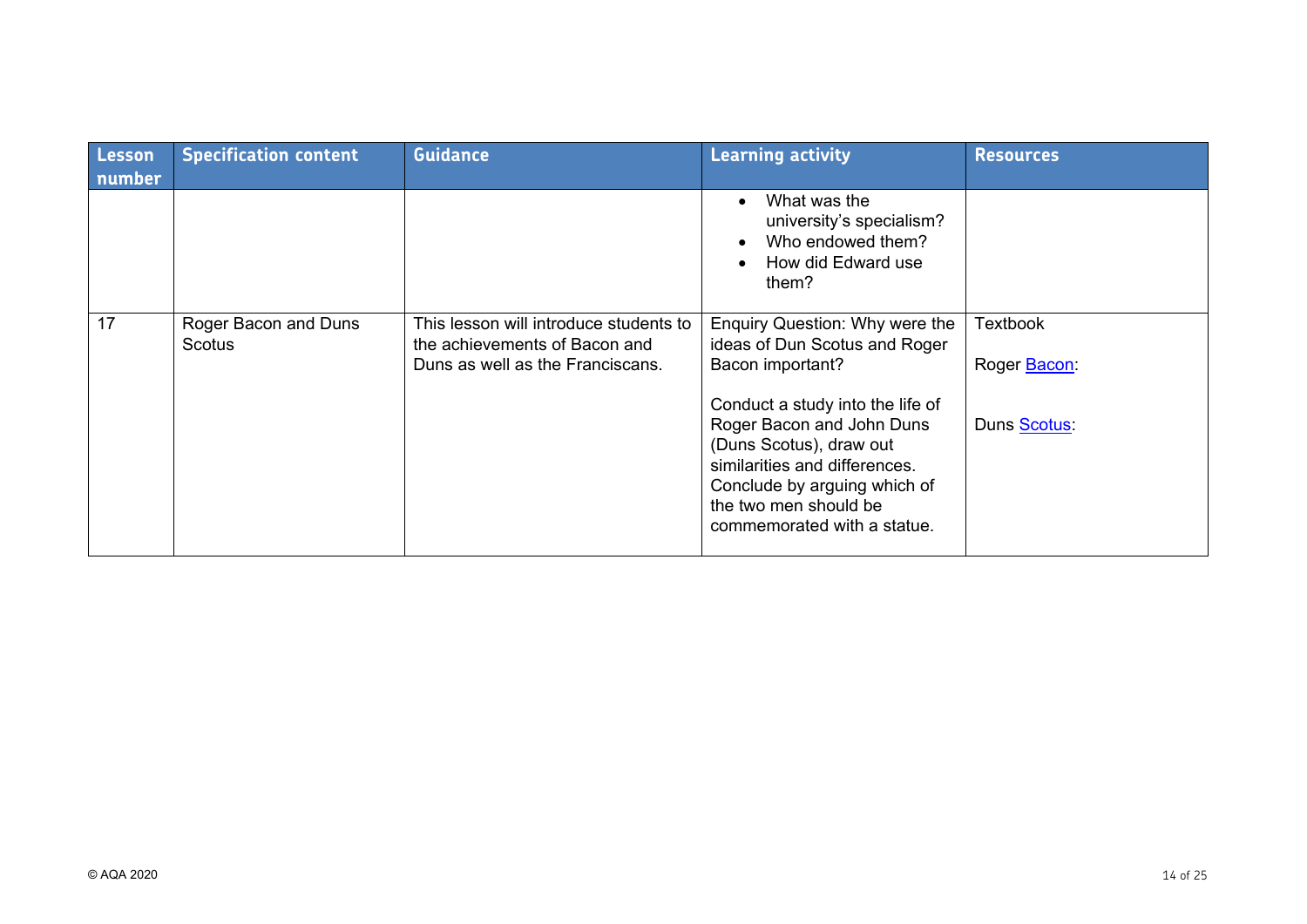| <b>Lesson</b> | <b>Specification content</b>                                                                                                                                               | <b>Guidance</b>                                                                                                                                                                                                                                                          | <b>Learning activity</b>                                                                                                                                                                                                                                                                                                                                                                                                                                                                                                                                                                                                                                                                                        | <b>Resources</b>              |
|---------------|----------------------------------------------------------------------------------------------------------------------------------------------------------------------------|--------------------------------------------------------------------------------------------------------------------------------------------------------------------------------------------------------------------------------------------------------------------------|-----------------------------------------------------------------------------------------------------------------------------------------------------------------------------------------------------------------------------------------------------------------------------------------------------------------------------------------------------------------------------------------------------------------------------------------------------------------------------------------------------------------------------------------------------------------------------------------------------------------------------------------------------------------------------------------------------------------|-------------------------------|
| number        |                                                                                                                                                                            |                                                                                                                                                                                                                                                                          |                                                                                                                                                                                                                                                                                                                                                                                                                                                                                                                                                                                                                                                                                                                 |                               |
| 18 and<br>19  | Laws, courts and trials<br>$\bullet$<br>Crimes, criminals and<br>$\bullet$<br>punishments<br><b>Statutes of Gloucester</b><br>$\bullet$<br>(1278) and Winchester<br>(1285) | This lesson will introduce students to<br>the legal system and help them<br>identify the types of crimes that were<br>committed along with the<br>punishments meted out.<br>They should be able to assess what<br>Edward gained from the changes of<br>the two statutes. | Enquiry Question: How did the<br>medieval legal system work?<br>Create a mind-map or similar to<br>show the various aspects of<br>medieval law. Refer to:<br>Church courts<br>$\bullet$<br>Canon Law<br>King and parliament as<br>law-makers<br>Guild system<br>Lords dispensing feudal<br>justice<br>Create a diagram showing what<br>happens to a criminal from<br>committing the crime to the point<br>of justice. Do this with a range of<br>crimes to show the different<br>outcomes.<br><b>Enquiry Question: How did the</b><br>statutes of Gloucester and<br>Westminster change the system<br>of justice?<br>Add the relevant information<br>about these two statutes to the<br>table begun in lesson 4. | <b>Textbooks and research</b> |

#### **The development of the legal system**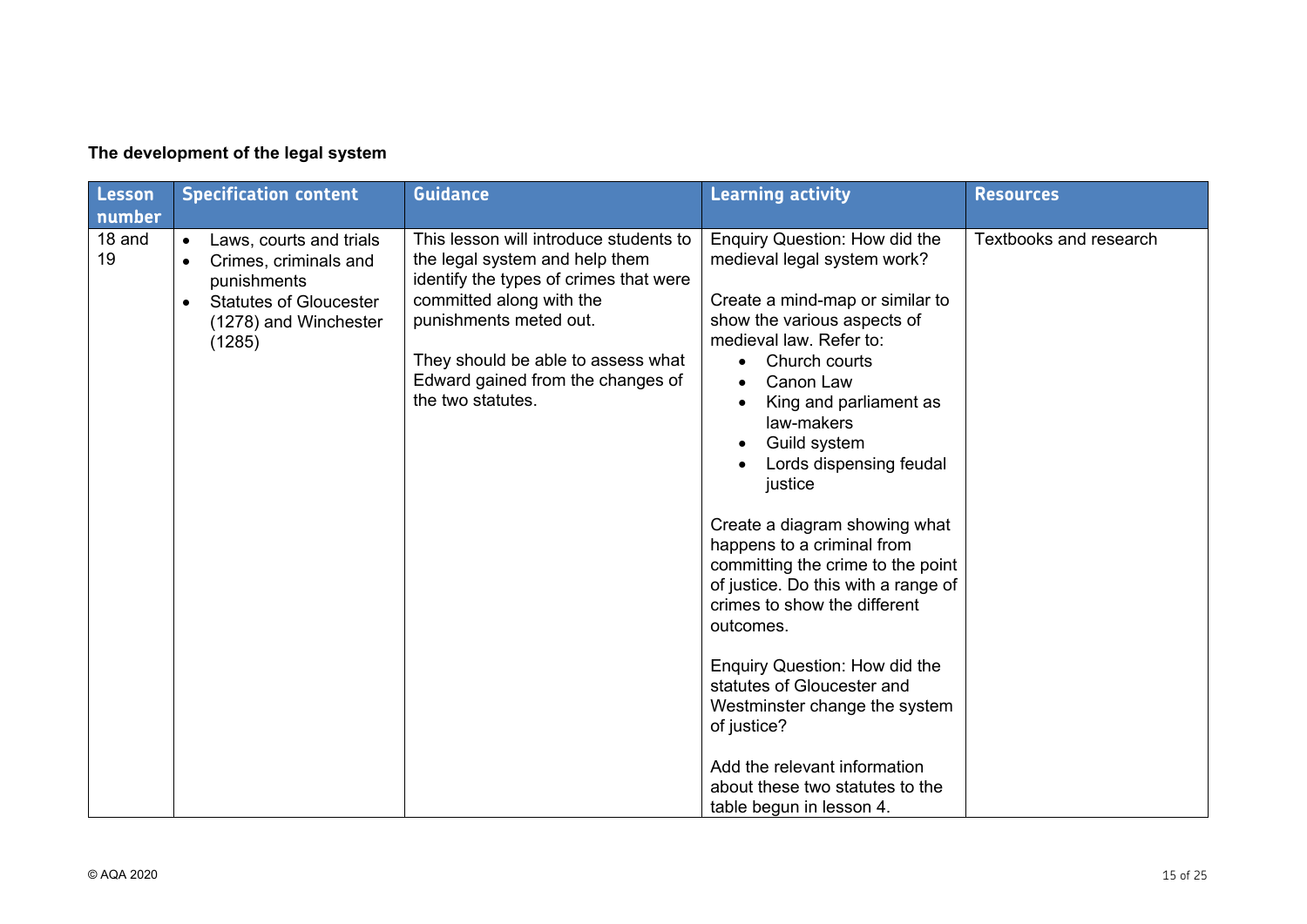| Lesson<br>number | <b>Specification content</b>          | <b>Guidance</b>                                                                                                         | <b>Learning activity</b>                                                                                     | <b>Resources</b> |
|------------------|---------------------------------------|-------------------------------------------------------------------------------------------------------------------------|--------------------------------------------------------------------------------------------------------------|------------------|
|                  |                                       |                                                                                                                         | In pairs or small groups have a<br>silent debate about whether the<br>justice system was fit for<br>purpose? |                  |
| 20               | Review and assessment of<br>Part Two. | This is an opportunity to assess your<br>students understanding of Part Two<br>and to develop their exam<br>techniques. | Questions may be drawn from<br>the specimen papers on the<br>AQA website.                                    |                  |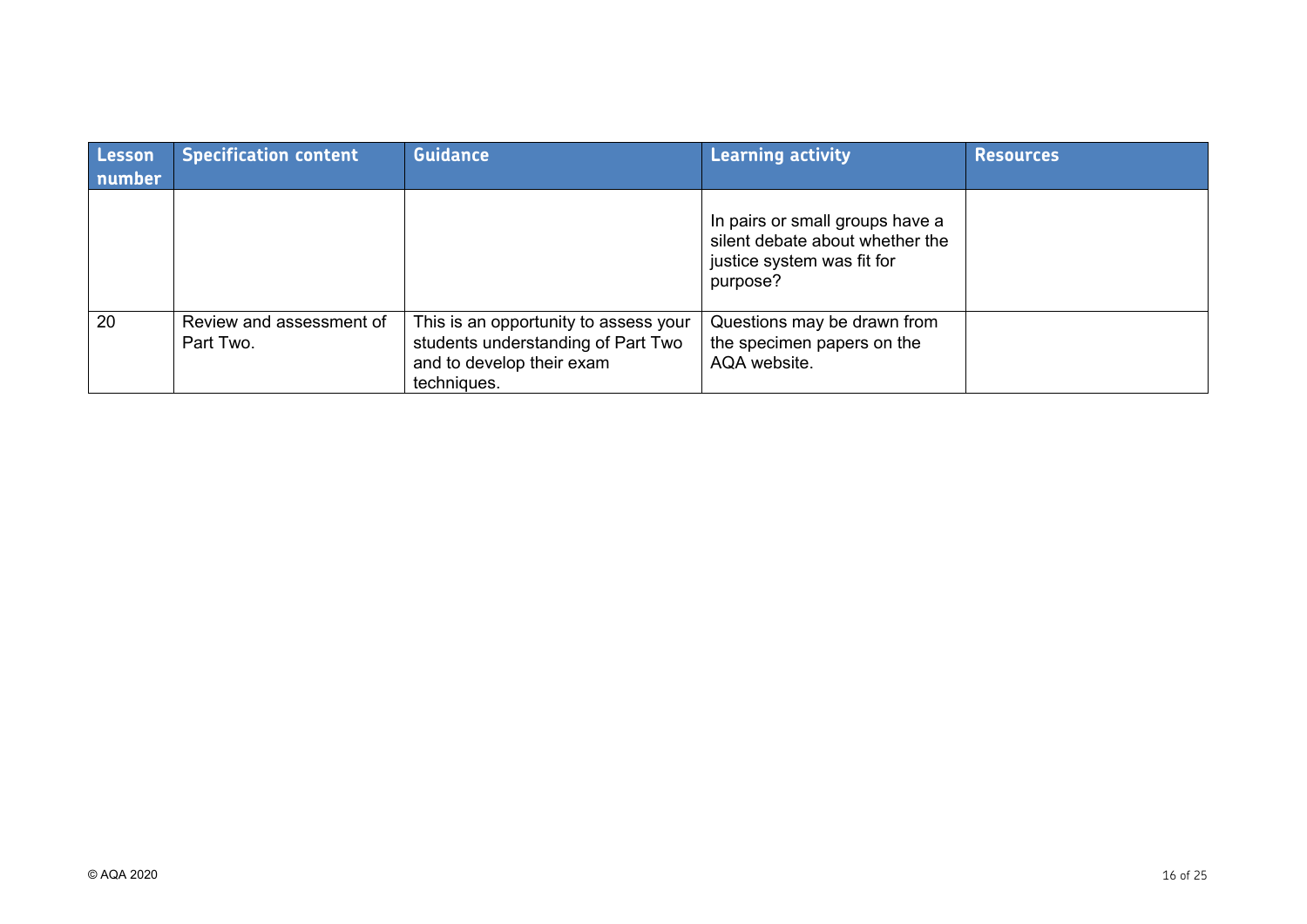# **Part Three: Edward I's military campaigns in Wales and Scotland**

## **Medieval warfare, tactics and technology**

| Lesson | <b>Specification content</b>                          | <b>Guidance</b>                                                       | <b>Learning activity</b>                                           | <b>Resources</b>                |
|--------|-------------------------------------------------------|-----------------------------------------------------------------------|--------------------------------------------------------------------|---------------------------------|
| number |                                                       |                                                                       |                                                                    |                                 |
| 21     | Battlefield use of<br>$\bullet$<br>cavalry, infantry, | This lesson will develop students<br>understanding of the role of the | <b>Enquiry Question: What was</b><br>medieval warfare like?        | <b>Textbook</b>                 |
|        | weapons and armour.                                   | different individual soldiers.                                        |                                                                    | Pictures of soldiers and        |
|        | Siege Warfare<br>$\bullet$                            |                                                                       | Students to annotate pictures of                                   | weapons.                        |
|        |                                                       | Students will also consider the                                       | the different types of soldiers                                    |                                 |
|        |                                                       | strengths and weaknesses of a<br>variety of different weapons and     | and weapons. Then choose six<br>pieces of medieval fighting        | Edward's life - a warrior king: |
|        |                                                       | armour.                                                               | equipment and explain to the                                       | Edward's military history       |
|        |                                                       |                                                                       | class their use and effectiveness                                  | relating to Wales and           |
|        |                                                       | This part of the lesson will introduce                                | (with examples) – could be                                         | Scotland:                       |
|        |                                                       | students to siege warfare and why it<br>was used.                     | presented as a PowerPoint<br>presentation. Students should         | Drawings of medieval sieges     |
|        |                                                       |                                                                       | focus on the relative strengths                                    |                                 |
|        |                                                       | The siege of Berwick in 1296 may be                                   | and weaknesses of what they                                        | Textbooks and research          |
|        |                                                       | referred to.                                                          | see.                                                               |                                 |
|        |                                                       |                                                                       |                                                                    |                                 |
|        |                                                       |                                                                       | Use websites to produce a                                          |                                 |
|        |                                                       |                                                                       | 'battle timeline' of Edward's life                                 |                                 |
|        |                                                       |                                                                       | in order to highlight the different                                |                                 |
|        |                                                       |                                                                       | types of 'battles' he has been in<br>and identify where and how he |                                 |
|        |                                                       |                                                                       | used cavalry, infantry, sieges                                     |                                 |
|        |                                                       |                                                                       | etc.                                                               |                                 |
|        |                                                       |                                                                       |                                                                    |                                 |
|        |                                                       |                                                                       | <b>Enquiry Question: How did</b>                                   |                                 |
|        |                                                       |                                                                       | siege warfare work?                                                |                                 |
|        |                                                       |                                                                       |                                                                    |                                 |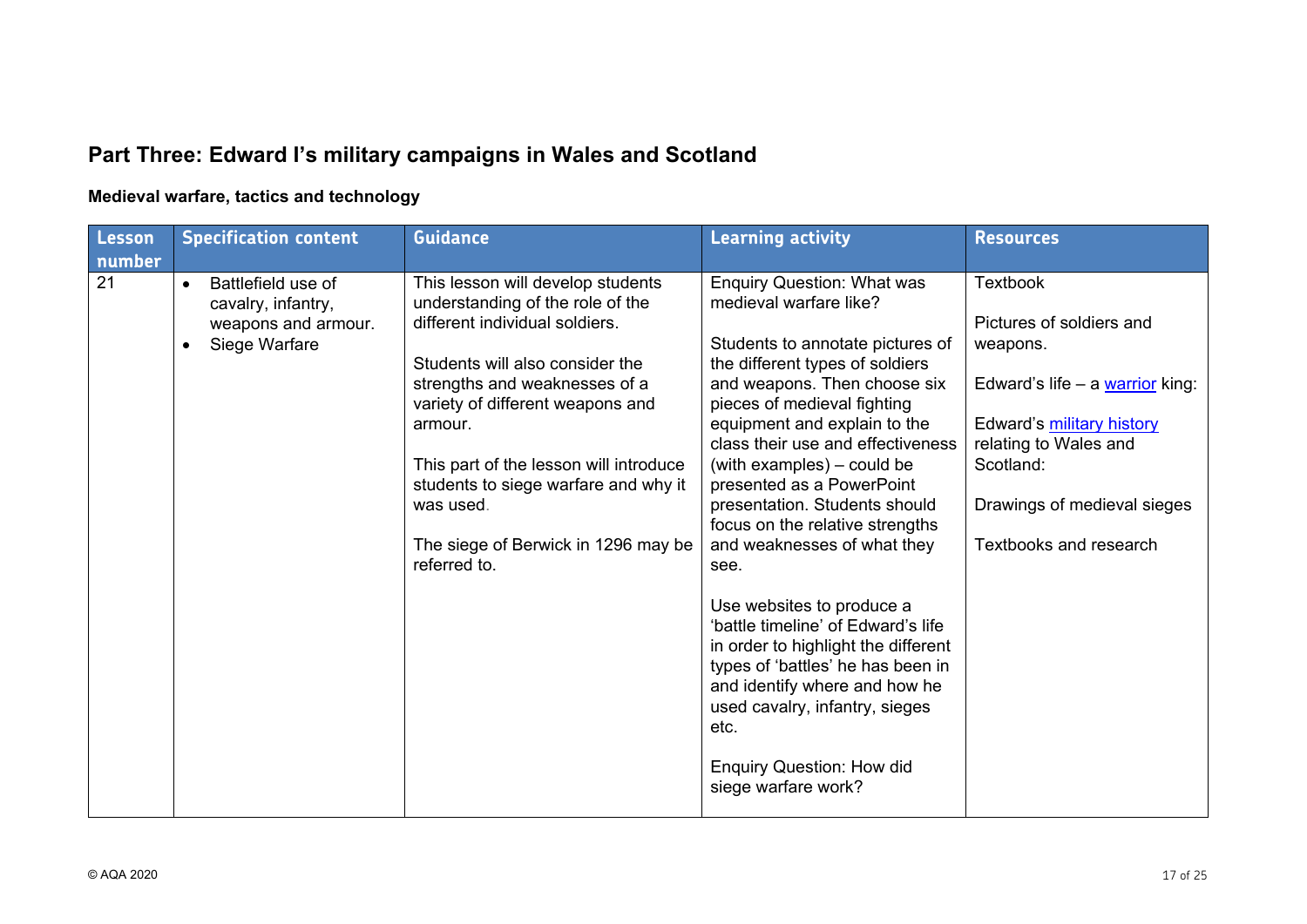| Lesson<br>number | <b>Specification content</b> | <b>Guidance</b> | <b>Learning activity</b>                                                                                                                                                                                                                                          | <b>Resources</b> |
|------------------|------------------------------|-----------------|-------------------------------------------------------------------------------------------------------------------------------------------------------------------------------------------------------------------------------------------------------------------|------------------|
|                  |                              |                 | Establish the 'rules' of siege<br>warfare and have students<br>annotate a diagram of a siege<br>with the main elements. Include:<br>• weapons<br>• key features of castle<br>• key features of landscape<br>• type of soldier (cavalry,<br>infantry, sapper etc.) |                  |
|                  |                              |                 | Conduct research into the<br>battles and sieges that Edward<br>has already participated in.<br>Lewes and Evesham will show<br>the 'all or nothing' high stakes<br>involved in a battle.                                                                           |                  |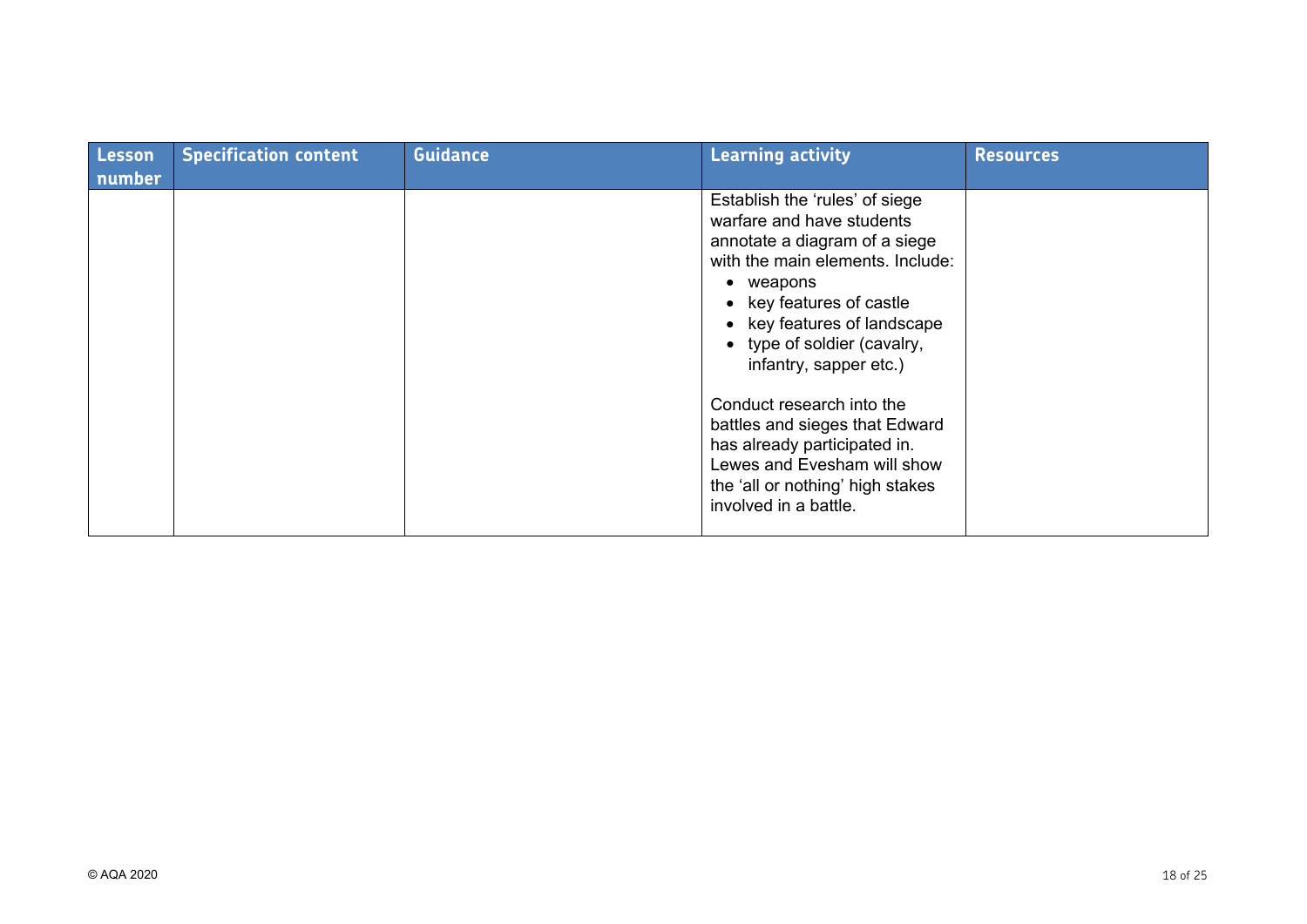| <b>Lesson</b><br>number | <b>Specification content</b>                                                                  | <b>Guidance</b>                                                                                                                                                                                                                                            | <b>Learning activity</b>                                                                                                                                                                                                                                                                                                                                                                                                                                                                                                                                                                                                           | <b>Resources</b>                                                                                                                                                                                                                                                                                                                                                                                        |
|-------------------------|-----------------------------------------------------------------------------------------------|------------------------------------------------------------------------------------------------------------------------------------------------------------------------------------------------------------------------------------------------------------|------------------------------------------------------------------------------------------------------------------------------------------------------------------------------------------------------------------------------------------------------------------------------------------------------------------------------------------------------------------------------------------------------------------------------------------------------------------------------------------------------------------------------------------------------------------------------------------------------------------------------------|---------------------------------------------------------------------------------------------------------------------------------------------------------------------------------------------------------------------------------------------------------------------------------------------------------------------------------------------------------------------------------------------------------|
| 22 and<br>23            | Edward's Welsh Wars in<br>$\bullet$<br>1277 and 1282-1283<br>Statute of Rhuddlan<br>$\bullet$ | These lessons will examine how<br>Edward conducted the wars in<br>Wales, why they started and what<br>the conclusions were. For example,<br>what the provisions under the<br>Statute of Rhuddlan were and what<br>their impact on Wales and Edward<br>was. | <b>Enquiry Question: Why did</b><br>Edward go to war in Wales?<br>Investigate the reasons why<br>Edward launched an attack on<br>Wales, including:<br>Edward as Marcher lord<br>when prince<br>role of Llywelyn ap<br>Gruffudd (lands taken<br>from Edward and refusal<br>to pay homage)<br>role of other Marcher<br>lords.<br>Record as mind map.<br>Create a table with headings:<br>situation before 1277<br>War of 1277<br>situation between 1277-<br>1282<br>War of 1282-3<br>situation post-1283<br>The Statute of Rhuddlan<br>Complete each column with a<br>statement to describe the<br>situation or events at that time. | <b>Textbook</b><br>How and why <b>Edward</b><br>extended his control across<br>the British Isles<br><b>Timeline of Welsh conquest:</b><br>Timelines on the <b>Conquest</b> of<br>Wales<br>Copy of the Statute of<br>Rhuddlan (modern version)<br><b>AQA Caernarfon Castle</b><br><b>Historic Environment</b><br>Resource Pack 2019:<br>Background information, and<br>Resources I and J<br>Map of Wales |

#### **The invasion and colonisation of Wales**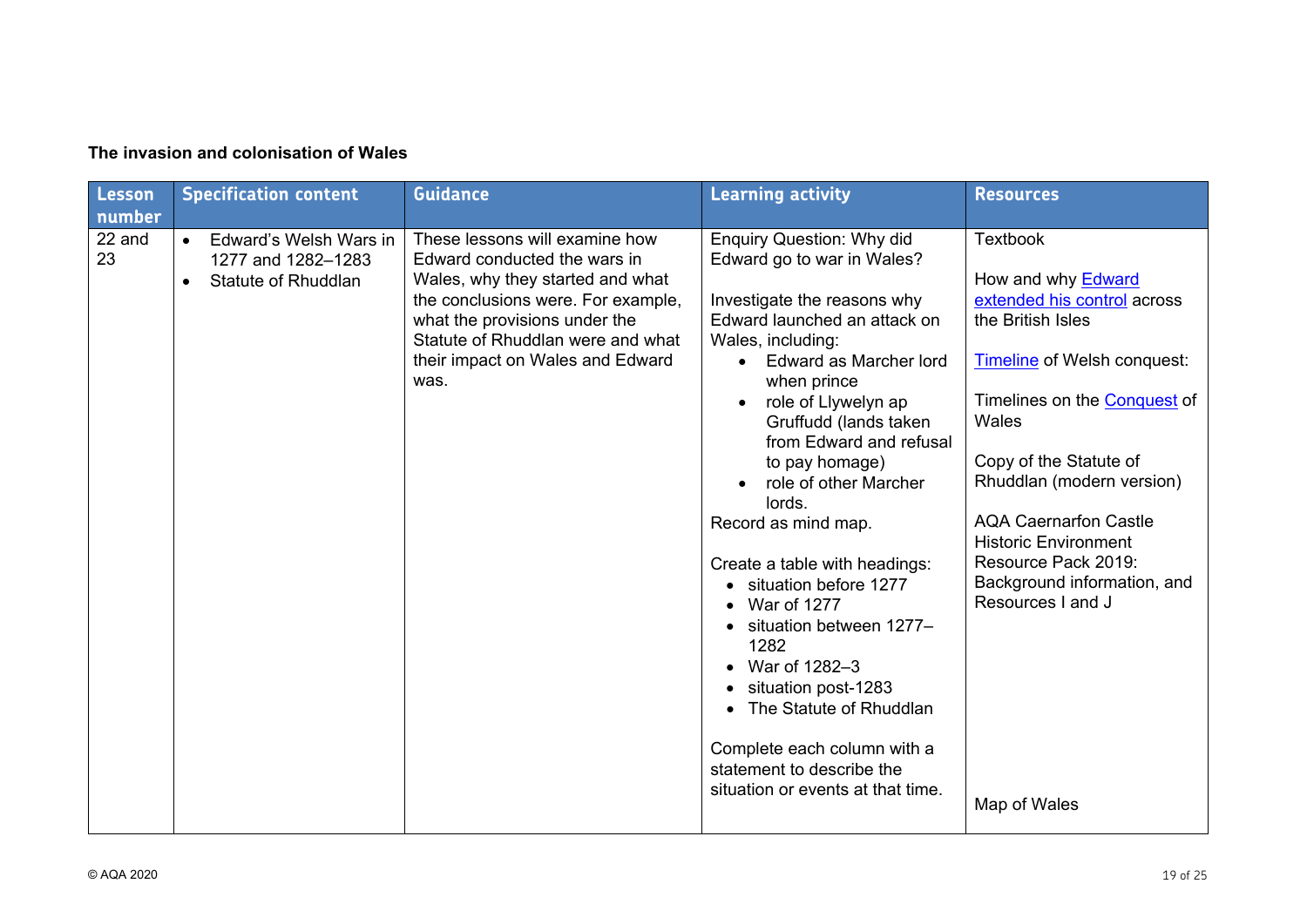| Lesson       | <b>Specification content</b>               | <b>Guidance</b>                                                                                                                                                                                                                                                                                                                                                                                                                                                                                                                                                                                                                                                                                        | <b>Learning activity</b>                                                                                                                                                                                                                                                                                                                                                                                                                                                                                                                                                 | <b>Resources</b>                                                                                                                                                                                                                                                                                                                                                                                                                                                                             |
|--------------|--------------------------------------------|--------------------------------------------------------------------------------------------------------------------------------------------------------------------------------------------------------------------------------------------------------------------------------------------------------------------------------------------------------------------------------------------------------------------------------------------------------------------------------------------------------------------------------------------------------------------------------------------------------------------------------------------------------------------------------------------------------|--------------------------------------------------------------------------------------------------------------------------------------------------------------------------------------------------------------------------------------------------------------------------------------------------------------------------------------------------------------------------------------------------------------------------------------------------------------------------------------------------------------------------------------------------------------------------|----------------------------------------------------------------------------------------------------------------------------------------------------------------------------------------------------------------------------------------------------------------------------------------------------------------------------------------------------------------------------------------------------------------------------------------------------------------------------------------------|
| number       |                                            |                                                                                                                                                                                                                                                                                                                                                                                                                                                                                                                                                                                                                                                                                                        | Annotate map of Welsh<br>conquests with new counties,<br>land ownership.                                                                                                                                                                                                                                                                                                                                                                                                                                                                                                 |                                                                                                                                                                                                                                                                                                                                                                                                                                                                                              |
| 24 and<br>25 | Castle building; costs and<br>consequences | Overall, these lessons will help<br>students to understand what the key<br>parts of a castle are, where Edward<br>chose to locate them in Wales and<br>the reasons for this as well as<br>examining their cost and the short-<br>and longer-term consequences of<br>them.<br>Students should understand the<br>principle of Concentric design.<br>The layout and design of other<br>castles built by Edward I in Wales<br>illustrate the principle e.g.<br>Beaumaris, or how the principle was<br>adapted to the location e.g. Conwy.<br>Ensure students identify features<br>that are defensive and those which<br>are domestic.<br>shape<br>towers<br>wards<br>walkways<br>moat<br>entrances<br>town | <b>Enquiry Question: 'What was</b><br>important about Edward's Castle<br>building in Wales?'<br>Locate castles on map of Wales<br>Or previous lesson's map.<br>Investigate reasons for<br>positioning of each castle.<br>Complete a fact sheet on each<br>castle including:<br>cost<br>reason for location<br>ownership<br>main features<br>nearest town<br>years taken to complete<br>unique fact!<br>(the above could be<br>incorporated into a 'Top Trumps'<br>activity)<br>Class discussion about common<br>features they have discovered<br>about Edward's castles. | Images and details of the<br>main castles built in Wales:<br>Conway<br>Harlech<br>Rhuddlan<br>Flint<br><b>Beaumaris</b><br>Llanbadam<br>(Aberystwyth)<br><b>Builth</b><br>$\bullet$<br>Caernarfon<br>Showing their design,<br>proximity to local town,<br>location within Wales and key<br>features.<br>Layout diagrams of main<br>castles built by Edward I.<br><b>AQA Historic Environment</b><br>Resource Pack 2019 -<br><b>Caernarfon Castle</b><br>Map of Wales<br><b>Welsh castles</b> |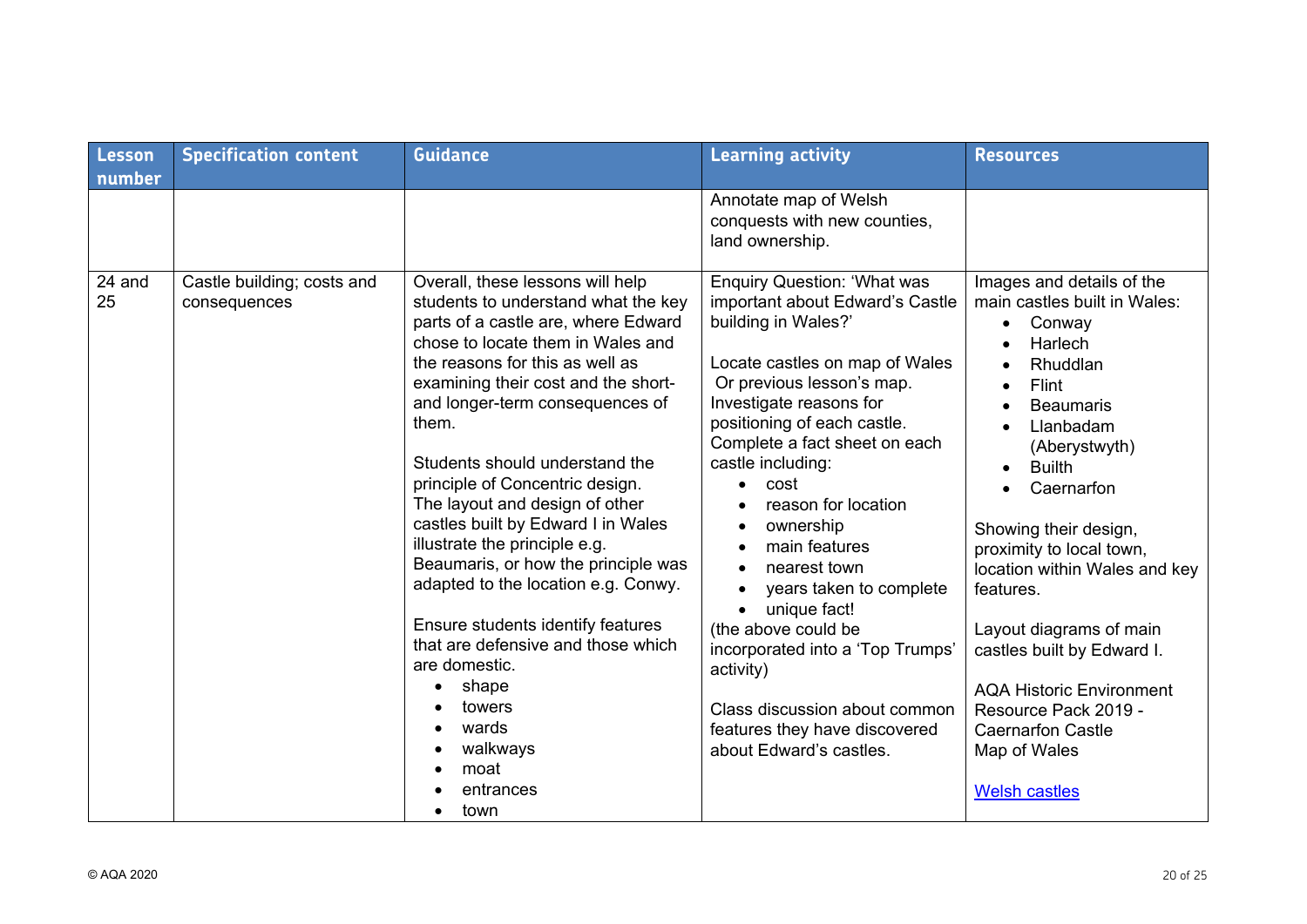| <b>Lesson</b><br>number | <b>Specification content</b> | <b>Guidance</b>                                                                                                                                                                                                                              | Learning activity | <b>Resources</b> |
|-------------------------|------------------------------|----------------------------------------------------------------------------------------------------------------------------------------------------------------------------------------------------------------------------------------------|-------------------|------------------|
|                         |                              | domestic features<br>$\bullet$<br>hall<br>$\bullet$<br>When students report back their<br>research on different castles allow<br>some time to collect information<br>perhaps in a simple spider diagram<br>on the Welsh castles of Edward I. |                   |                  |

#### **The relations with Scotland**

| Lesson<br>number | <b>Specification content</b>                                                                                     | <b>Guidance</b>                                                                                                                            | <b>Learning activity</b>                                                             | <b>Resources</b>                                                                                                     |
|------------------|------------------------------------------------------------------------------------------------------------------|--------------------------------------------------------------------------------------------------------------------------------------------|--------------------------------------------------------------------------------------|----------------------------------------------------------------------------------------------------------------------|
| 26               | The Great Cause<br>$\bullet$<br><b>Issue of Scottish</b><br>$\bullet$<br>succession, Balliol and<br><b>Bruce</b> | This lesson will show students how<br>there came to be a vacancy for the<br>title of king of Scotland and who the<br>main contenders were. | <b>Enquiry Question: Why did</b><br>Edward I become involved in<br>Scottish affairs? | <b>AQA Historic Environment</b><br>Resource Pack 2020 - The<br>Battle of Stirling Bridge -<br>Background information |
|                  | Scottish campaigns:<br>$\bullet$<br>William Wallace and the<br><b>First War of Scottish</b><br>Independence from | Worksheet should include:<br>• The life of King Alexander III, his                                                                         | Complete a worksheet on the<br>origins of the Great cause.                           | Textbooks, worksheet and<br>research. Family tree sheet                                                              |
|                  | 1297 to the death of<br>Edward I                                                                                 | children, grandchildren, esp. his<br>granddaughter, Margaret of<br>Norway.                                                                 | Construct pen portraits of Balliol<br>and Bruce.                                     | Clip covers the end of<br>Edward's Welsh campaign,<br>the death of his 1 <sup>st</sup> wife, the                     |
|                  |                                                                                                                  | • The role and aims of Edward as<br>arbiter in the succession and the                                                                      | 'King Edward I in Scotland.'                                                         | expulsion of the Jews, and<br>the start of the Scottish                                                              |
|                  |                                                                                                                  | role of the 'guardians of Scotland'.                                                                                                       | Using a map of Scotland,<br>students plot the main castles                           | campaign.                                                                                                            |
|                  |                                                                                                                  | • June 1291 - Edward becomes<br>'chief lord and guardian of the<br>kingdom'.                                                               | and route of Edward and his<br>allies into Scotland.                                 |                                                                                                                      |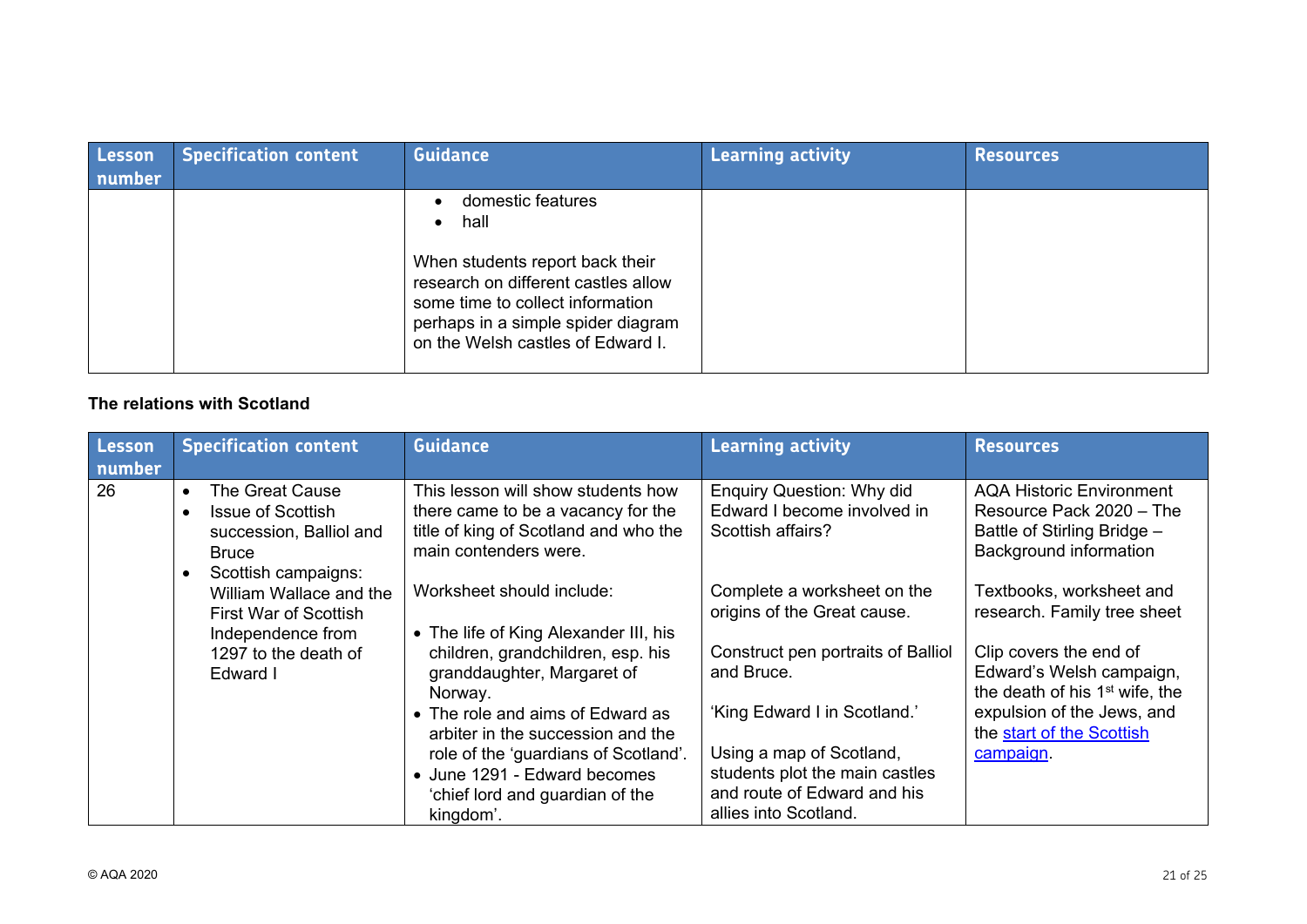| Lesson<br>number | <b>Specification content</b>                                                                                                                                                                                        | <b>Guidance</b>                                                                                                                                                                                                                                                                                                                                                                                                                                                                                                                               | <b>Learning activity</b>                                                                                                                                                                                                                                                                                                                                                          | <b>Resources</b>                                                                                                                                                                                                                                                                                                            |
|------------------|---------------------------------------------------------------------------------------------------------------------------------------------------------------------------------------------------------------------|-----------------------------------------------------------------------------------------------------------------------------------------------------------------------------------------------------------------------------------------------------------------------------------------------------------------------------------------------------------------------------------------------------------------------------------------------------------------------------------------------------------------------------------------------|-----------------------------------------------------------------------------------------------------------------------------------------------------------------------------------------------------------------------------------------------------------------------------------------------------------------------------------------------------------------------------------|-----------------------------------------------------------------------------------------------------------------------------------------------------------------------------------------------------------------------------------------------------------------------------------------------------------------------------|
|                  |                                                                                                                                                                                                                     | • Balliol and Bruce's links to David<br>and an assessment of the strength<br>of their claims.<br>This lesson will help students<br>understand the chronology of the<br>events in the Scottish campaign. It<br>will provide an overview of events<br>and also begin to help to assess the<br>reasons for Edward's successes and<br>failures and the reasons for the<br>resumption of hostilities by Robert<br>the Bruce.<br>Students will already be aware of the<br>risks associated with battles and the<br>nature of sieges from lesson 20. | Students will construct a<br>timeline showing an overview of<br><b>Edward I and his Scottish</b><br>campaigns. Brief details of each<br>event should be included on the<br>timeline.                                                                                                                                                                                              | <b>AQA Historic Environment</b><br>Resource Pack 2020 - The<br><b>Battle of Stirling Bridge</b><br>Resource A<br><b>Textbook</b><br><b>Blank map of Scotland</b><br>Base timeline for events.<br><b>Scottish battlefields:</b><br>The <b>Battle of Falkirk</b><br>Clip covers Edward's Scottish<br>campaign and conclusion: |
| 27 and<br>28     | • Scottish campaigns:<br>William Wallace and the<br><b>First War of Scottish</b><br>Independence from<br>1297 to the death of<br>Edward I<br>The reputation of<br>$\bullet$<br>Edward I as 'Hammer of<br>the Scots' | These lessons will introduce<br>students to the role of place in<br>history by investigating the different<br>features of battlefields.<br>This is an opportunity to explore the<br>key events and developments of the<br>battles, key military tactics and<br>innovations and understand the<br>reasons for the outcome of the<br>battle.                                                                                                                                                                                                    | Enquiry question: What can the<br>battles of Stirling Bridge, Falkirk<br>and the siege of Stirling Castle<br>tell us about medieval warfare?<br>Start the lesson with a brief<br>revision of the background to<br>the campaign / battles.<br>Students should be given the<br>above question as the basis for<br>case studies of the battles and<br>sieges Edward participated in. | <b>AQA Historic Environment</b><br>Resource Pack 2020 - The<br><b>Battle of Stirling Bridge</b><br>Resource Background<br>information; Resources B, C1<br>and C2, and E<br>Brief video account of the<br>battle of Stirling bridge<br>Bruce and <b>Bishop Lamberton</b><br>pact.                                            |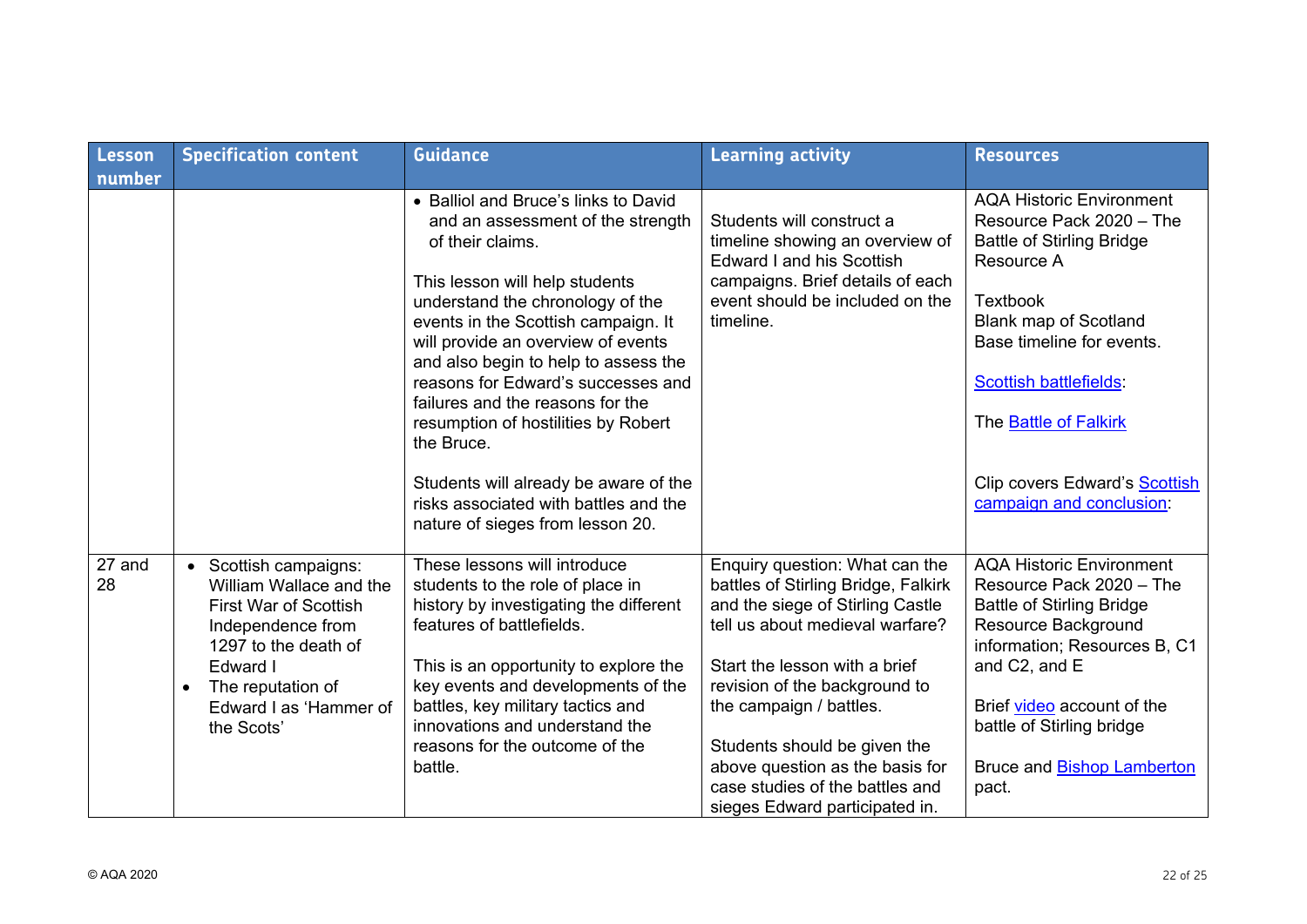| <b>Lesson</b> | <b>Specification content</b> | <b>Guidance</b>                                                                                                                                         | <b>Learning activity</b>                                                                                                                                                                                                                                                        | <b>Resources</b>                                                                                                            |
|---------------|------------------------------|---------------------------------------------------------------------------------------------------------------------------------------------------------|---------------------------------------------------------------------------------------------------------------------------------------------------------------------------------------------------------------------------------------------------------------------------------|-----------------------------------------------------------------------------------------------------------------------------|
| number        |                              | Students should aim to understand<br>the basic sequence of events at the<br>end of the first lesson, and consider<br>explaining the outcomes during the | They should investigate the role<br>of:<br>size<br>$\bullet$<br>topography<br>$\bullet$                                                                                                                                                                                         | <b>Blank</b> map<br>Use the Battlefields Trust site<br>for the location of Stirling<br>Bridge battle site                   |
|               |                              | second lesson.<br>Students should understand the<br>differences between English and<br>Scottish armed forces.                                           | proximity to coast<br>$\bullet$<br>position of the army<br>$\bullet$<br>tactics<br>$\bullet$<br>the positions and<br>$\bullet$<br>composition of each of the<br>armies<br>Class may be divided or                                                                               | Use the battlefields Trust site<br>for the location of <b>Falkirk</b><br>battle site<br>Defeat at Dunbar<br><b>Textbook</b> |
|               |                              |                                                                                                                                                         | allocated different battles.<br>Using images students create a<br>short-captioned PowerPoint<br>presentation to explain key<br>moments in the fighting.<br>Students to decide how they<br>explain the outcome of the<br>battle.                                                 |                                                                                                                             |
|               |                              |                                                                                                                                                         | Students may be asked to<br>consolidate their understanding<br>by writing a short essay of no<br>more than 330 words to explain<br>their view. This may be then set<br>as a revision exercise to be<br>summarised in no more than<br>100 words in preparation for<br>Lesson 30. |                                                                                                                             |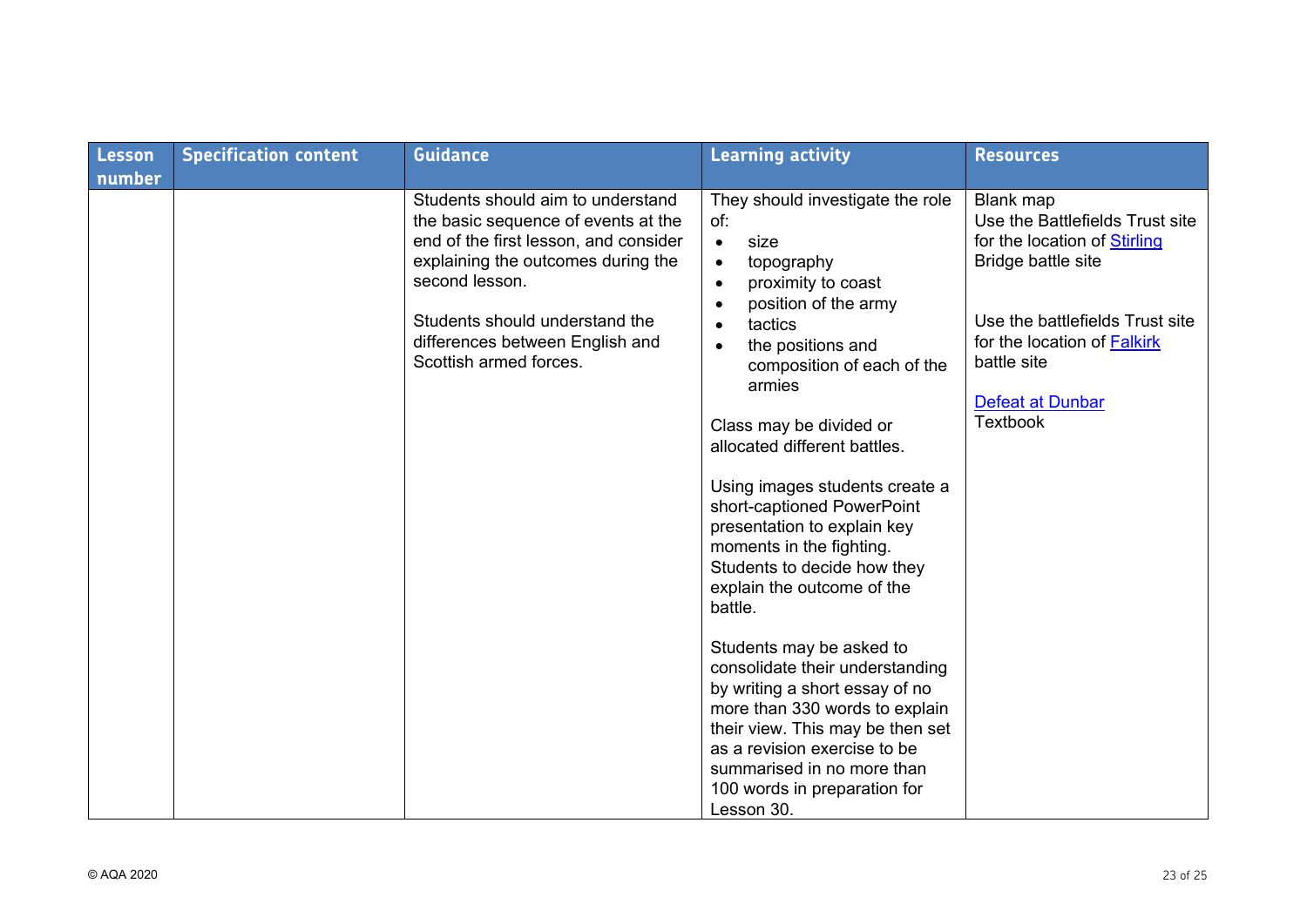| Lesson       | <b>Specification content</b>                                                                                                                                                                                        | <b>Guidance</b>                                                                                                                                                                                                                                                                                                                                                                                                                                                                                                                                                                                                                                                                                                                                                                                                                                                                                                                                                                  | <b>Learning activity</b>                                                                                                                | <b>Resources</b>                                                                                                                                                                                                                                                                                                                                                                                                                                                                                                                                                     |
|--------------|---------------------------------------------------------------------------------------------------------------------------------------------------------------------------------------------------------------------|----------------------------------------------------------------------------------------------------------------------------------------------------------------------------------------------------------------------------------------------------------------------------------------------------------------------------------------------------------------------------------------------------------------------------------------------------------------------------------------------------------------------------------------------------------------------------------------------------------------------------------------------------------------------------------------------------------------------------------------------------------------------------------------------------------------------------------------------------------------------------------------------------------------------------------------------------------------------------------|-----------------------------------------------------------------------------------------------------------------------------------------|----------------------------------------------------------------------------------------------------------------------------------------------------------------------------------------------------------------------------------------------------------------------------------------------------------------------------------------------------------------------------------------------------------------------------------------------------------------------------------------------------------------------------------------------------------------------|
| number<br>29 | • Scottish campaigns:<br>William Wallace and the<br><b>First War of Scottish</b><br>Independence from<br>1297 to the death of<br>Edward I<br>The reputation of<br>$\bullet$<br>Edward I as 'Hammer of<br>the Scots' | This lesson is an opportunity to<br>reflect on the broader significance of<br>the Scottish campaigns and the<br>reputations of Edward I and William<br>Wallace.<br>You could link this lesson to lessons<br>27 and 28 by looking at cinematic<br>depictions of Edward I and William<br>Wallace.<br>Students should assess William<br>Wallace using the worksheet asking<br>about aspects of his life.<br>Students should be able to assess<br>the broader significance of Edward's<br>Scottish campaigns. They should be<br>able to place Edward's actions in the<br>wider context of his kingship. Some<br>consideration might be given in<br>relation to Edward's finances,<br>relations with the English<br>nobility/Parliament, the timing of<br>English campaigns in Scotland,<br>Edward's character (was he being<br>unreasonable, over-ambitious etc.).<br><b>Students consider Edward's</b><br>response and the impact of, his ill-<br>health, his relationship with his | Class debates:<br>'Was William Wallace a hero or<br>a traitor?'<br>'Does Edward deserve his<br>epithet as the 'Hammer of the<br>Scots'? | <b>Textbook</b><br><b>AQA Historic Environment</b><br>Resource Pack 2020 - The<br><b>Battle of Stirling Bridge</b><br>Resource J, K and L<br>Work sheet on William<br>Wallace<br><b>William Wallace</b><br>Newspaper templates are<br>useful.<br>Cinematic interpretations<br>such as Braveheart. Please<br>note that this film was<br>originally classified by BBFC<br>as a '15' rating. As such parts<br>showing violence may cause<br>some distress. Please access<br>the suitability of the clip<br>before showing it to your<br>students.<br>Wallace Video clip |